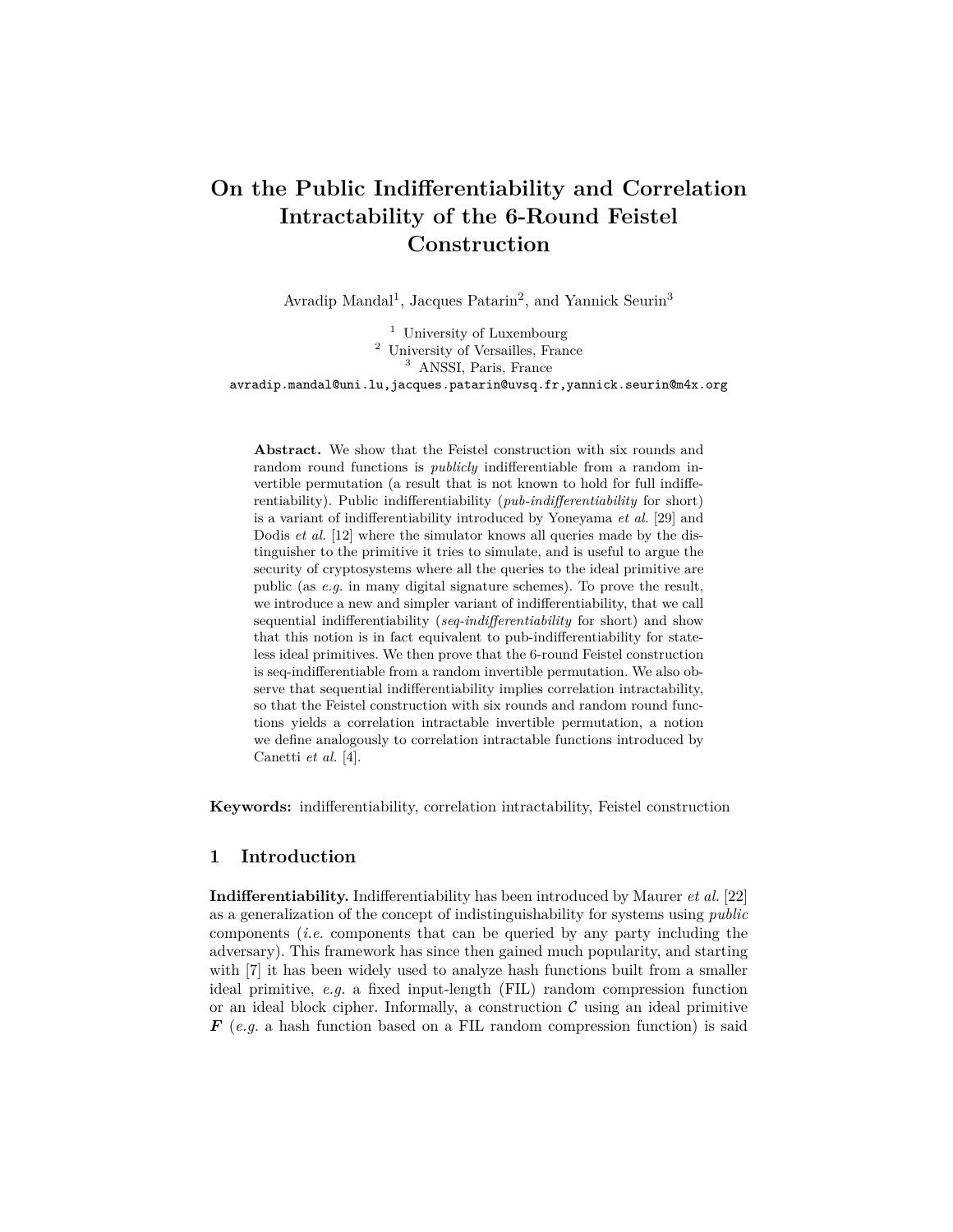to be indifferentiable from another ideal primitive  $G$  (*e.g.* a random oracle) if there exists a simulator  $S$  accessing  $G$  such that the two systems  $(G, S^G)$  and  $(C^F, F)$  are indistinguishable. Roughly, the goal of the simulator is twofold: it must provide answers that are consistent with *G*, without deviating too much from the distribution of answers of  $\boldsymbol{F}$ . Indifferentiability allows modular proofs of security in idealized models in the sense that if a construction  $\mathcal{C}^F$  is indifferentiable from an ideal primitive  $G$ , then any cryptosystem proven secure when used with *G* remains secure when used with the construction  $\mathcal{C}^{F,4}$  For example, if a cryptosystem is secure in the random oracle model, and some hash function construction  $H<sup>f</sup>$  based on a FIL random compression function  $f$  is indifferentiable from a random oracle, then the cryptosystem is still secure when used with  $H^f$ . More interestingly from a theoretical point of view, Coron *et al.* [7] showed that a number of variants of the Merkle-Damgård construction, used with an ideal cipher in Davies-Meyer mode, are indifferentiable from a random oracle. This implies that any functionality that can be securely implemented in the random oracle model can also be securely realized in the ideal cipher model.

**The Feistel construction with public round functions.** The Feistel construction turns a function *F* from *n*-bit strings to *n*-bit strings into an (efficiently invertible) permutation on 2*n*-bit strings. It is computed as  $\Psi^F(L, R)$  $(R, L \oplus F(R))$ . In their seminal paper [18] which triggered a lot of subsequent work [20,23,24,28], Luby and Rackoff showed that three (resp. four) rounds of the Feistel construction, with independent pseudorandom functions in each round, yields a pseudorandom permutation (resp. strong pseudorandom permutation). The core of this result is in fact purely information-theoretic [20], meaning that the Feistel construction with three (resp. four) rounds and random round functions is indistinguishable from a random permutation (resp. an invertible random permutation) by any *computationally unbounded* distinguisher limited to a *polynomial number of oracle queries*. The Luby-Rackoff theorem crucially relies on the secrecy of the round functions. A few papers studied what happens when the round functions are made public. In particular, Ramzan and Reyzin [25] have shown that the Feistel construction with four rounds remains strongly pseudorandom even when the distinguisher has oracle access to the two middle round functions (but not to the first or the fourth round function). Dodis and Puniya [11] have studied various properties of the Feistel construction (unpredictability, pseudorandomness) when all intermediate round values of the Feistel computation are leaked to the adversary and shown that in that case a superlogarithmic number of rounds was necessary and sufficient for the property to be inherited by the Feistel construction from the round functions.

**Indifferentiability of the Feistel construction.** As already mentioned, it is possible to securely instantiate a random oracle in the ideal cipher model. A natural question is whether the other direction holds, namely whether there is a construction using a random oracle that securely implements a random

<sup>&</sup>lt;sup>4</sup> It was recently pointed out that this composition theorem only holds for cryptosystems whose security is defined by so called *single-stage games* [26].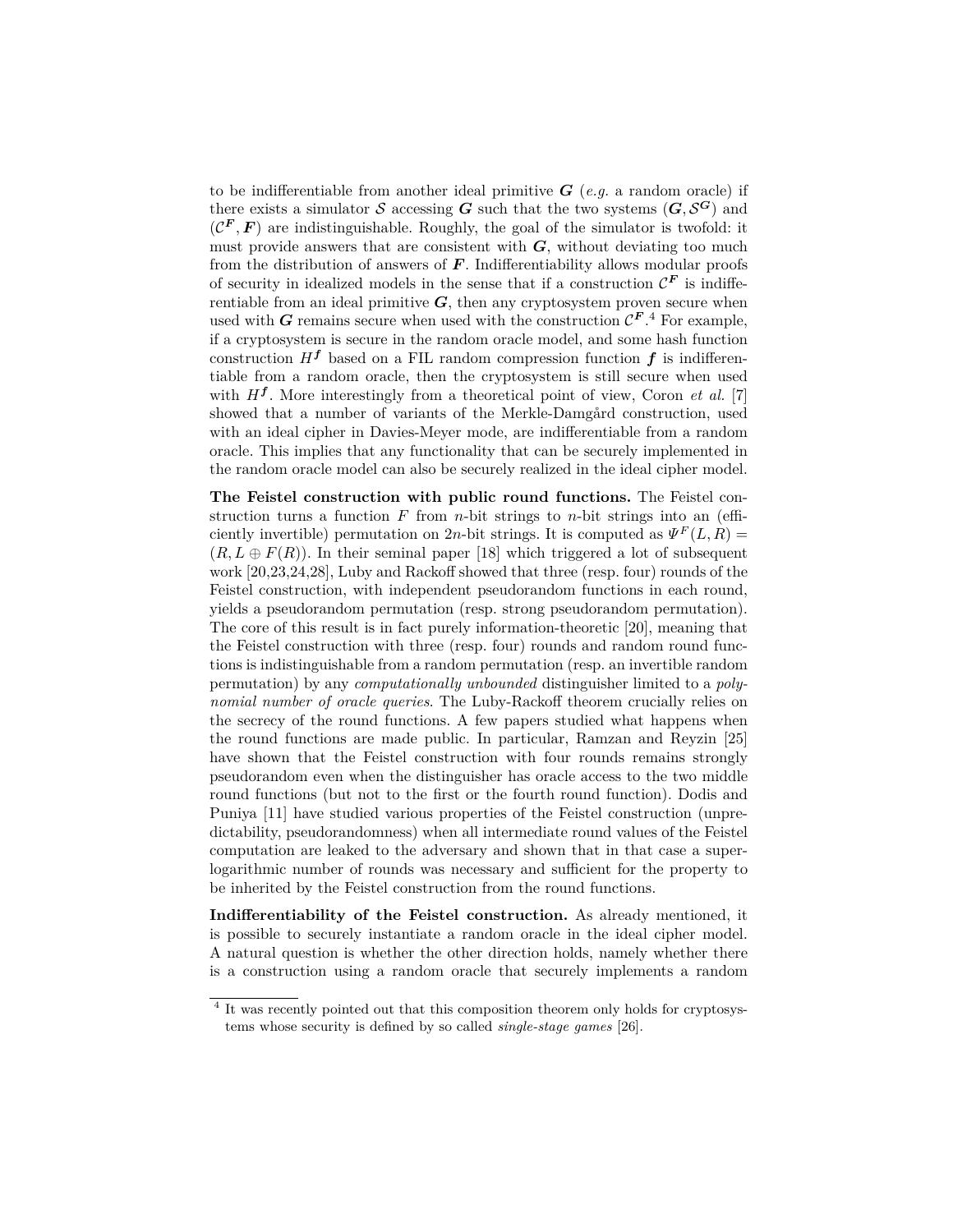invertible permutation.<sup>5</sup> Given its numerous cryptographic properties, the Feistel construction (with public random round functions) appears as an obvious candidate for this task. Again, this question can be rigorously formulated in the indifferentiability framework: namely, is the Feistel construction with sufficiently many rounds, and public random round functions, indifferentiable from a random invertible permutation? Dodis and Puniya [10] considered the problem in the so-called *honest-but-curious* model, where the distinguisher only sees the queries made by the Feistel construction to the random round functions, but is not allowed to make arbitrary queries to the round functions. In this setting, they showed that a super-logarithmic number of rounds is sufficient to securely realize a random invertible permutation. However, since full indifferentiability is not implied in general by indifferentiability in the honest-but-curious model (these two notions are in fact incomparable [9]), they were not able to conclude in the general setting. Coron, Patarin, and Seurin [9] gave a first proof that the Feistel construction with six rounds is indifferentiable from a random invertible permutation. The proof was rather involved, and Künzler [17] later found a distinguishing attack against the simulator given in [9], therefore invalidating the indifferentiability proof.<sup>6</sup> Only recently, Holenstein *et al.* [14] gave a new proof that the Feistel construction with *fourteen* rounds is indifferentiable from a random invertible permutation, which was inspired from a previous proof for ten rounds that appeared in the PhD thesis of Seurin [27] but had some gaps.

**Public indifferentiability.** Yoneyama *et al.* [29] and Dodis *et al.* [12] independently realized that indifferentiability was sometimes stronger than needed to argue security of cryptosystems. In particular, when all queries made to the ideal primitive are public (like in many digital signature schemes such as FDH [2], probabilistic FDH  $[6]$ , PSS  $[3]$ ..., where all queries to the hash function can be revealed to the attacker without affecting the security), the weaker notion of *public* indifferentiability is sufficient. [29,12] were both concerned with indifferentiability from a random oracle and respectively called this notion *leaky random oracle* and *public-use random oracle*. Public indifferentiability is defined similarly to indifferentiability, but the task of the simulator is made easier by letting it know all queries made by the distinguisher to the ideal primitive *G*.

**Correlation intractability.** Correlation intractability was introduced by Canetti *et al.* [4] as an attempt to capture as many security properties of the random oracle as possible. A family of functions is said to be correlation intractable if for a random function of the family it is hard to find a sequence of inputs that together with their image satisfy a relation that would be hard to satisfy for a uniformly random function (a so-called *evasive* relation). Correlation intractability in particular implies collision resistance, pre-image resistance and many other security properties usually required for cryptographic hash functions. Unfortu-

<sup>5</sup> Such a construction easily implies a secure ideal cipher by simply prepending the key of the block cipher to the input of each random oracle queries.

<sup>6</sup> We stress that this does not mean that the 6-round Feistel construction is not indifferentiable from a random invertible permutation, but only that no one is able to give a proof at the moment.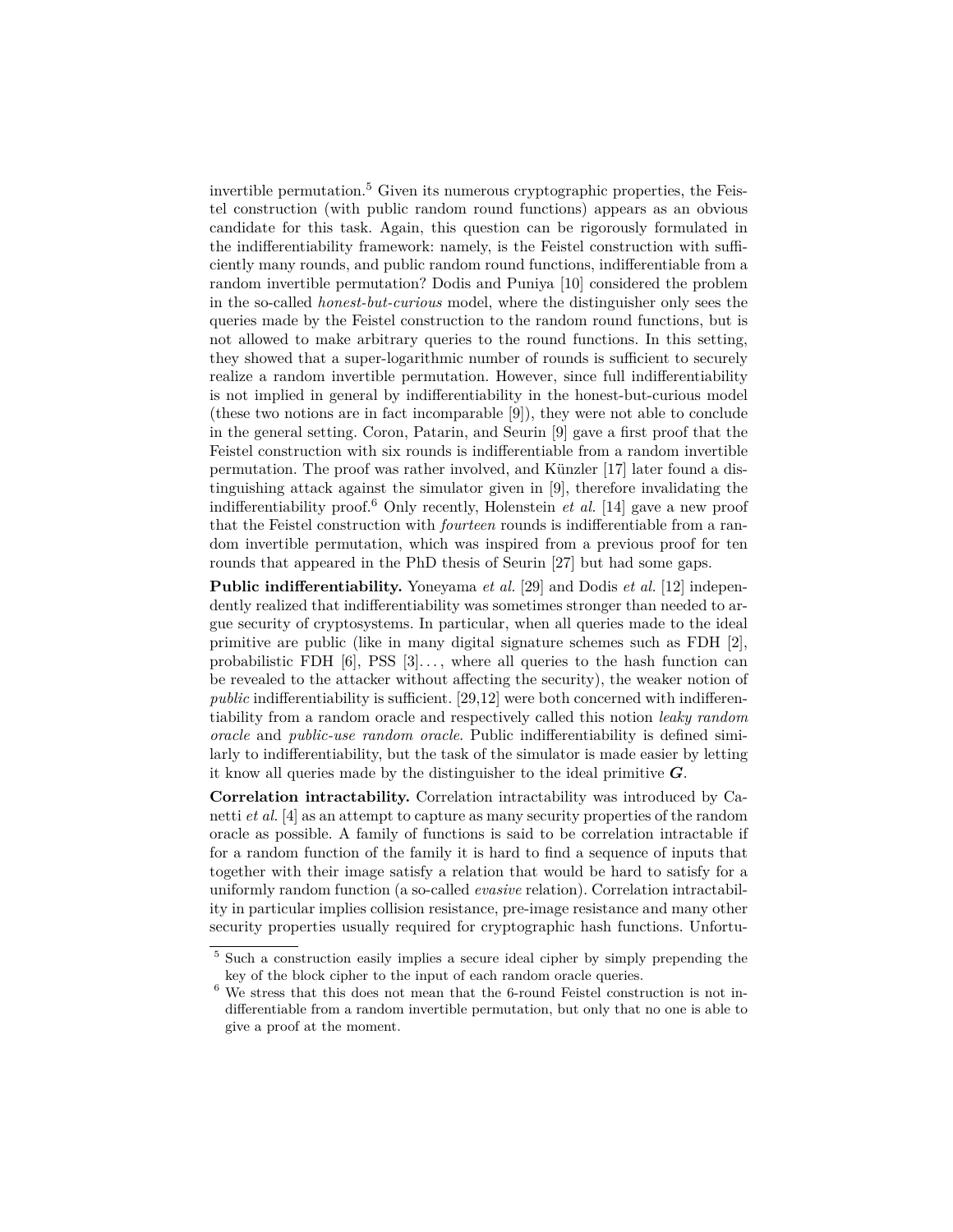nately, Canetti *et al.* also showed that in the standard model, no correlation intractable hash function family exists. A consequence of this non-existence result is that there are cryptosystems that are secure in the random oracle model, but insecure when the random oracle is instantiated by any function family. Though correlation intractability was primarily defined in the standard model, it is easily transposable to idealized models. As we will see our result establishes a connection between correlation intractability and public indifferentiability.

**Contributions of this work.** We define a new and weaker notion of indifferentiability that we call *sequential* indifferentiability (*seq-indifferentiability* for short). This new definition only restricts *the order* in which the distinguisher can query the two oracles it is granted access to: it can first query the primitive *<i>F* (or the simulator S), and then the construction  $\mathcal{C}^F$  (or the ideal primitive  $G$ ), but not  $F/S$  again. We show that when the ideal primitive  $G$  is stateless (which is the most usual case), this notion is equivalent to *public* indifferentiability introduced by [12,29] where all queries to the primitive *G* are public. However the seq-indifferentiability notion has the advantage of being simpler and easier to use in proofs. This simple restriction on the queries of the distinguisher enables to give a relatively simple proof that the 6-round Feistel construction with random round functions is seq-indifferentiable (and hence also publicly indifferentiable) from a random invertible permutation, a result whose analogue for full indifferentiability seems out of reach at the moment. Our result in particular implies that any scheme proven secure in the random invertible permutation model or the ideal cipher model and where all queries to the ideal primitive can be made public without affecting the security (*e.g.* signature schemes like OPSSR [13] and subsequent variants [15,5]) remains secure in the random oracle model when using a 6-round Feistel construction (while the best generic replacement previously to our work was the 14-round Feistel construction [14]).

Though weaker than full indifferentiability, we also show that seq-indifferentiability is still sufficiently strong to imply correlation intractability. In particular, our result shows that the 6-round Feistel construction with random round functions yields a correlation intractable invertible permutation (we note that previous observations [9] already implied that the 5-round Feistel construction fails to provide a correlation intractable invertible permutation). We discuss the implications of this result for chosen-key and known-key attacks on block ciphers [16].

On a slightly different topic, we also analyze the Feistel-like domain extension construction for ideal ciphers proposed by Coron *et al.* [8] and show that in the seq-indifferentiability model one can obtain a security bound beyond the birthday barrier. See the full version of the paper [19].

**Open problems.** The most challenging open question is of course whether the 6-round Feistel construction is fully indifferentiable from a random invertible permutation, and if not, what is the minimal number of rounds needed to achieve this property. We hope that our result will constitute a first step towards a finer understanding of this question. In particular, our result implies that if the 6-round Feistel construction is *not* fully indifferentiable from a ran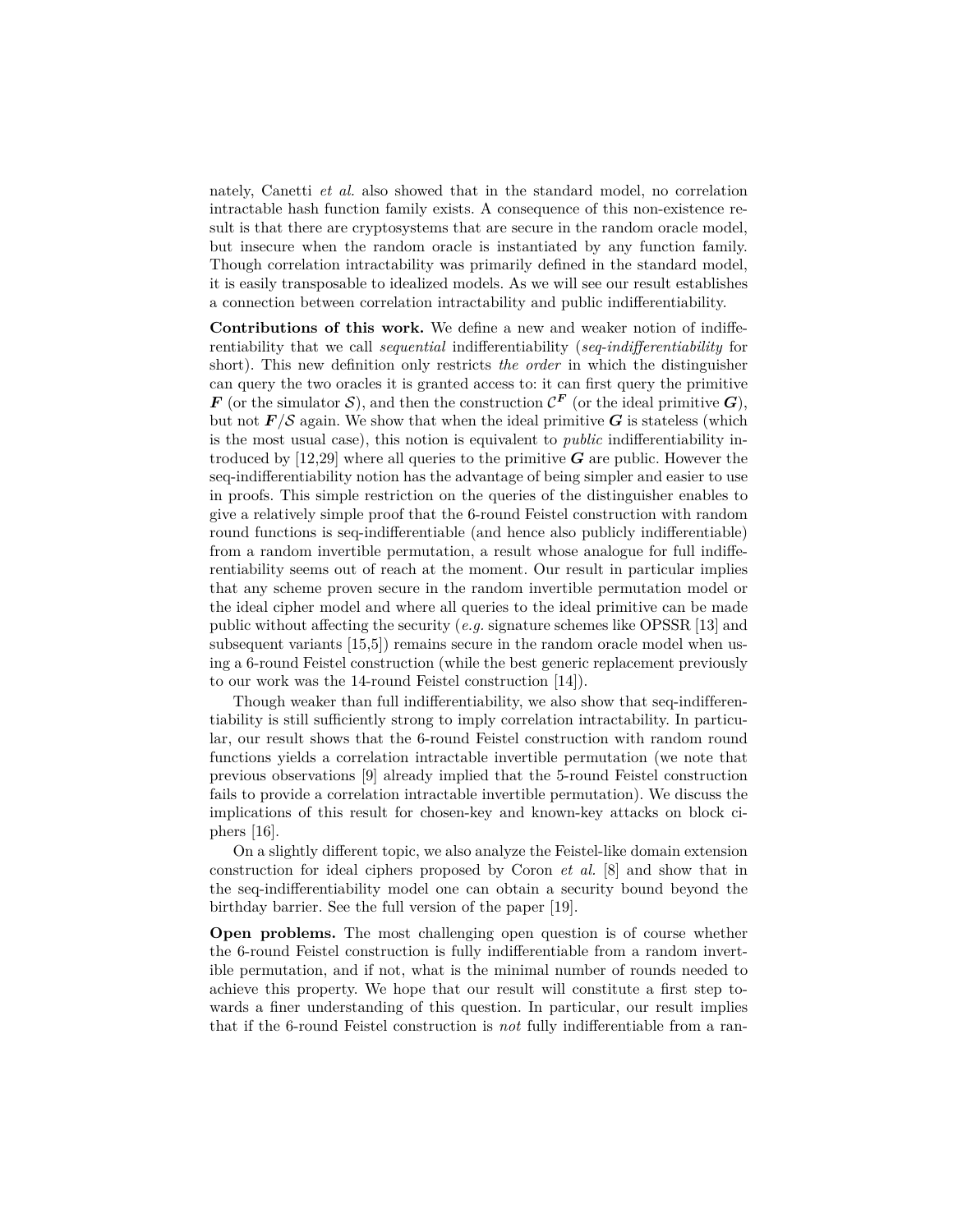dom invertible permutation, then this cannot be shown by proving that it is not correlation intractable as was done for five rounds. Another interesting problem is to weaken the assumptions on the round functions and see which property would continue to hold: *e.g.* is the 6-round Feistel construction with correlation intractable round functions still a correlation intractable invertible permutation? A related question is whether our result could be a first step towards proposing plausible constructions of (restricted) correlation intractable function families in the standard model, a question left open by [4, Section 5.1].

**Organization.** In Section 2, we start by giving the definition of sequential indifferentiability and prove that it is equivalent to public indifferentiability for stateless ideal primitives. In Section 3, we prove the main result of this paper, namely that the 6-round Feistel construction is sequentially (and hence publicly) indifferentiable from a random invertible permutation. In Section 4, we apply this result to prove the correlation intractability of the 6-round Feistel construction.

# **2 Preliminaries**

### **2.1 Notations and Definitions**

**Notations.**  $[i, j]$  will denote the set of integers k such that  $i \leq k \leq j$ . We will use *n* to denote the security parameter, and in sections dealing with the Feistel construction we will identify *n* with the input and output length of the round functions. We will write  $f \in \text{poly}(n)$  to denote a polynomially bounded function and  $f \in \text{negl}(n)$  to denote a negligible function. When  $\mathcal X$  is a non-empty finite set, we write  $x \leftarrow_R \mathcal{X}$  to mean that a value is sampled uniformly at random from  $X$  and assigned to  $x$ . PPT will stand for probabilistic polynomial-time, and ITM for interactive Turing machine.

**Ideal primitives.** Given two sets  $Dom \subset \{0,1\}^*$  and  $Rng \subset \{0,1\}^*$ , we denote  $\mathcal{F}(\text{Dom}, \text{Rng})$  the set of all functions from **Dom** to Rng. A primitive  $\mathbb{G}$  is a sequence  $\mathbb{G} = (\text{Dom}_n, \text{Rng}_n, \mathbb{G}_n)_{n \in \mathbb{N}}$  where  $\mathbb{G}_n \subset \mathcal{F}(\text{Dom}_n, \text{Rng}_n)$ . The ideal primitive  $G$ associated with G is the sequence of random variables  $(G_n)_{n\in\mathbb{N}}$  where  $G_n$  is uniformly distributed over  $\mathbb{G}_n$ . We will often adopt the lazy sampling view [1] to describe ideal primitives queried as oracles.

A random function  $\mathbf{F} = (\mathbf{F}_n)_{n \in \mathbb{N}}$  is the ideal primitive associated to the set of all functions from  $\{0,1\}^n$  to  $\{0,1\}^n$ . Queried as an oracle it returns a uniformly random string in  $\{0,1\}^n$  if *x* was never queried, or the same answer as before if *x* was previously queried.

A random invertible permutation  $P = (P_n)_{n \in \mathbb{N}}$  is the ideal primitive associ-ated with the sequence  $\mathbb{P} = (\text{Dom}_n, \text{Rng}_n, \mathbb{P}_n)_{n \in \mathbb{N}}$  where  $\text{Dom}_n = \{0, 1\} \times \{0, 1\}^n$ ,  $\arg_n = \{0,1\}^n$ , and  $\mathbb{P}_n$  is the set of functions *P* such that  $x \mapsto P(0,x)$  is a permutation of  $\{0,1\}^n$ , and  $y \mapsto P(1, y)$  its inverse. Queries of the form  $(0, x)$ and (1*, y*) will be called respectively *forward* and *backward* queries. In the lazy sampling point of view,  $P_n$  keeps two lists  $L_x$  and  $L_y$  of forward and backward queries whose image is already defined together with an invertible mapping from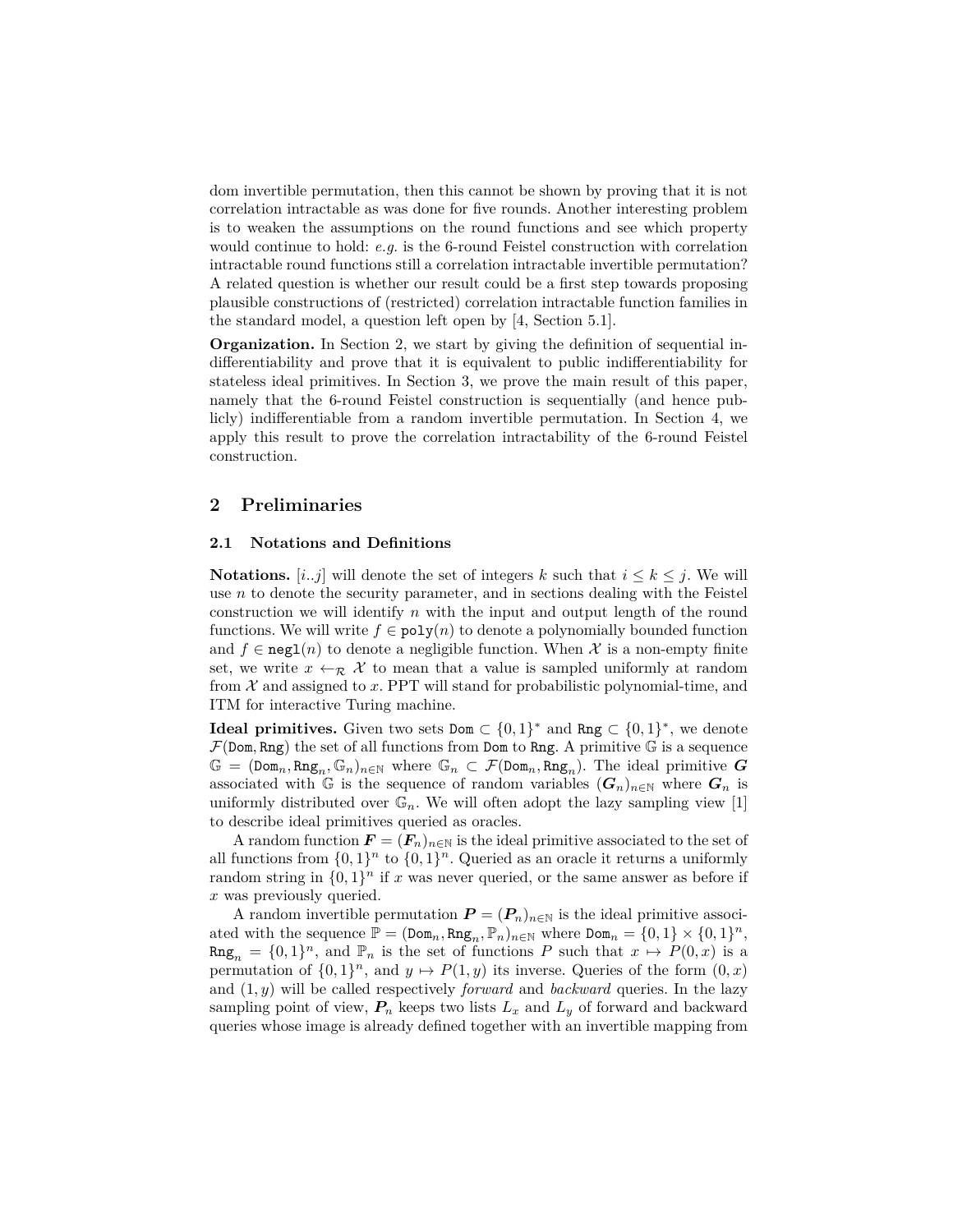$L_x$  to  $L_y$ . Upon receiving a forward query  $(0, x)$  such that  $x \notin L_x$  it returns an answer *y* uniformly random over  $\{0,1\}^n \setminus L_y$ , and adds *x* to  $L_x$  and *y* to  $L_y$ and updates the mapping (and reciprocally for a backward query  $(1, y)$ ). Later, we will occasionally refer to  $L_x$  and  $L_y$  as the *history* of the random invertible permutation. An ideal cipher  $\mathbf{E} = (\mathbf{E}_n)$  takes an additional input, the key, of length  $\ell(n)$ , and for each key  $k \in \{0,1\}^{\ell(n)}$ ,  $E_n(k, \cdot)$  is an independent random invertible permutation over  $\{0,1\}^n$ .

A two-sided random function on  $\{0,1\}^n$ , denoted  $\mathbf{R}_n$ , is very similar to a random invertible permutation. It also keeps to lists  $L_x$  and  $L_y$  together with an invertible mapping from  $L_x$  to  $L_y$ . However when receiving a forward query  $(0, x)$  such that  $x \notin L_x$  or a backward query  $(1, y)$  such that  $y \notin L_y$ , it returns a *uniformly random* answer in  $\{0,1\}^n$ . In case a collision happens, the previous image or pre-image is removed from  $L_y$  or  $L_x$  and the mapping is updated accordingly. Note that a two-sided random function is stateful: it may return different answers to the same query (however at any time it defines an invertible mapping from  $L_x$  to  $L_y$ ). A two-sided random function is statistically indistinguishable from a random invertible permutation: the so called PRF/PRP switching lemma  $[1]$  establishes<sup>7</sup> that an oracle machine making at most  $q$  oracle queries can distinguish  $P_n$  from  $R_n$  with advantage at most  $q^2/2^{n+1}$ .

In the following, we omit the subscripts when the domain and the range of an ideal primitive are clear from the context. A *construction* will simply be a Turing machine having oracle access to an ideal primitive and implementing another given primitive. The main construction we will consider in this work is the Feistel construction.

**The Feistel construction.** Given a function  $F: \{0,1\}^n \to \{0,1\}^n$ , the basic (1round) Feistel construction is the permutation on  $\{0,1\}^{2n}$  defined by  $\Psi^F(L,R)$  $(R, L \oplus F(R))$ . Its inverse is computed by  $(\Psi^F)^{-1}(S, T) = (T \oplus F(S), S)$ . (Here *L*, *R*, *S*, and *T* are *n*-bit strings). The *k*-round Feistel construction associated to round functions  $(F_1, \ldots, F_k)$  takes inputs  $x \in \{0,1\} \times \{0,1\}^{2n}$  and is defined by:

$$
\Psi_k^{(F_1,...,F_k)}(0,(L,R)) = \Psi^{F_k} \circ \cdots \circ \Psi^{F_1}(L,R)
$$
  

$$
\Psi_k^{(F_1,...,F_k)}(1,(S,T)) = (\Psi^{F_1})^{-1} \circ \cdots \circ (\Psi^{F_k})^{-1} (S,T).
$$

Notations used for denoting the intermediate round values for the 6-round Feistel construction are given in Figure 1. In the following, when considering the Feistel construction using k independent random functions, we will simply note  $\mathbf{F} =$  $(F_1, \ldots, F_k)$  this tuple of functions and  $\Psi_k^F = \Psi_k^{(F_1, \ldots, F_k)}$ .

#### **2.2 Sequential Indifferentiability**

Indifferentiability was originally formulated within the formalism of *random systems* [21]. We adopt here the simpler formulation using interactive Turing machines as in [7]. We first recall the classical definition of indifferentiability [22].

 $7$  Strictly speaking, the result is proven in [1] for one-sided functions and permutations, but the proof can be straightforwardly adapted to two-sided primitives.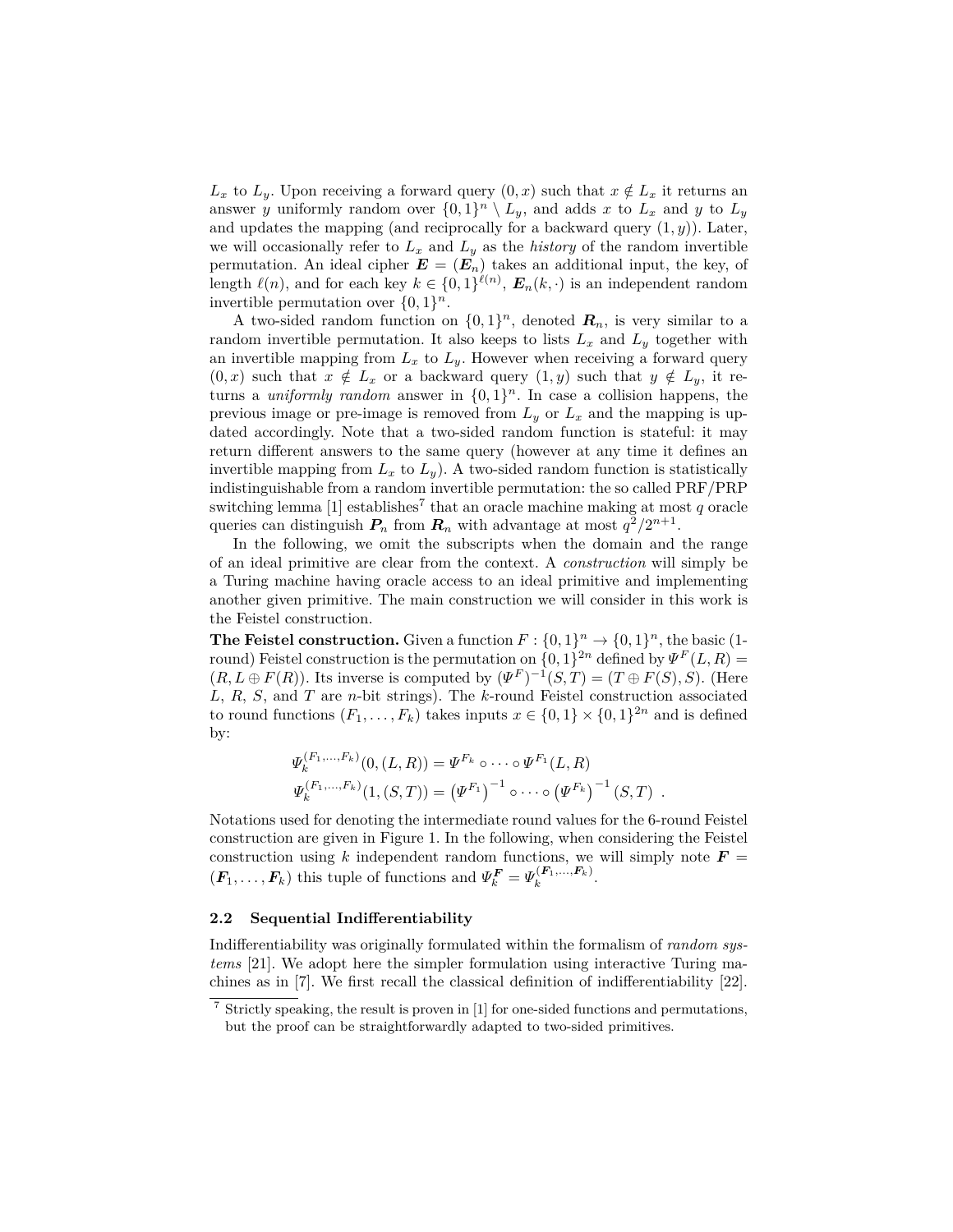

**Fig. 1.** Notations used for the 6-round Feistel construction.

For this, we slightly change the way one usually measure the cost of queries of a distinguisher (this will make our results simpler to express). Given a distinguisher D, the *total oracle queries cost* of D is the number of queries received by the oracle F when D interacts with  $(C^F, F)$ . Hence this is the sum of the number of direct queries of  $D$  to  $F$  and the number of queries made by  $C$  to  $F$ to answer  $\mathcal{D}$ 's queries.

**Definition 1** ((Statistical, Strong) Indifferentiability). Let  $q, \sigma : \mathbb{N} \to \mathbb{N}$ and  $\epsilon : \mathbb{N} \to \mathbb{R}$  be three functions of the security parameter *n*. A construction C *with oracle access to an ideal primitive F is said to be statistically and strongly*  $(q, \sigma, \epsilon)$ -indifferentiable from an ideal primitive **G** if there exists an oracle ITM S *such that for any distinguisher* D *of total oracle queries cost at most q,* S *makes at most σ oracle queries, and the following holds:*

$$
\left| \Pr \left[ \mathcal{D}^{\mathcal{G}, \mathcal{S}^{\mathcal{G}}}(1^n) = 1 \right] - \Pr \left[ \mathcal{D}^{\mathcal{C}^{\mathcal{F}}, \mathcal{F}}(1^n) = 1 \right] \right| \le \epsilon .
$$

 $\mathcal{C}^{\boldsymbol{F}}$  *is simply said to be statistically and strongly indifferentiable from*  $\boldsymbol{G}$  *if for any*  $q \in \text{poly}(n)$ *, the above definition is fulfilled with*  $\sigma \in \text{poly}(n)$  *and*  $\epsilon \in \text{negl}(n)$ *.* 

Definition 1 does not refer to the running time of  $S$  and  $D$ . When only polynomial-time algorithms are considered, indifferentiability is said to be *computational*. Weak indifferentiability is defined as above, but the order of quantifiers for the distinguisher and the simulator are switched (for all distinguisher, there is a simulator...). We will mainly be concerned with statistical strong indifferentiability in this work, but we note that weak indifferentiability is sufficient for our results on correlation intractability in Section 4.

In order to define our new notion of indifferentiability, we will consider a restricted class of distinguisher, called *sequential distinguisher*, which can only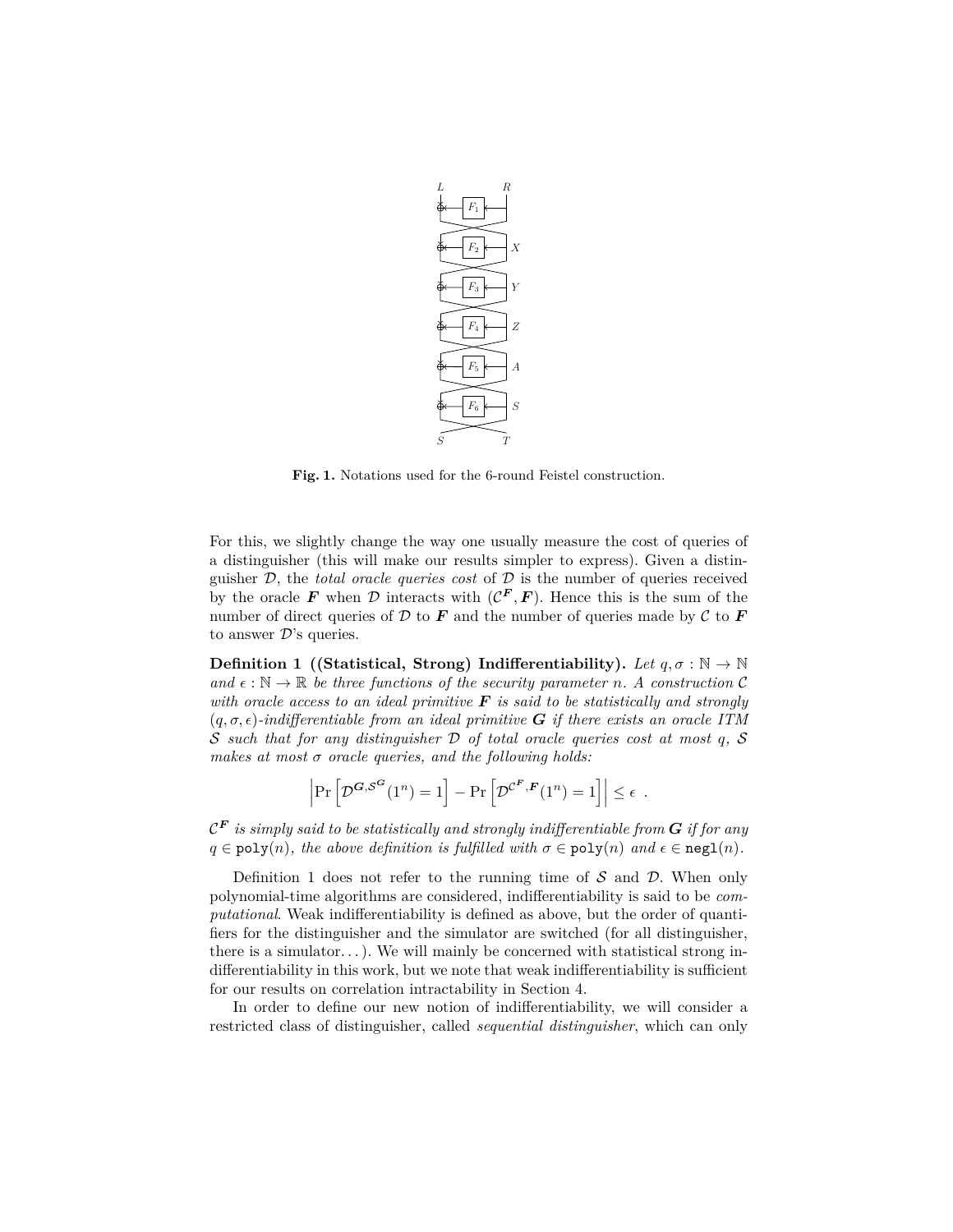make queries in a specific order. Such a distinguisher first queries the primitive *F* (or the simulator  $S$ ) as it wishes, and then the construction  $\mathcal{C}^F$  (or the primitive *G*) as it wishes, but after its first query to  $\mathcal{C}^F$  or *G*, it cannot query S or *F* again. Sequential indifferentiability (*seq-indifferentiability* for short) is defined relatively to such distinguishers.

**Definition 2 (Seq-indifferentiability).** *A construction* C *with oracle access to an ideal primitive* **F** *is said to be (statistically and strongly)*  $(q, \sigma, \epsilon)$ -seq*indifferentiable from an ideal primitive G if Definition 1 is fulfilled when* D *ranges over the class of sequential distinguishers.*

Full indifferentiability obviously implies seq-indifferentiability. Yoneyama *et al.* [29] and Dodis *et al.* [12] have introduced another weakened notion of indifferentiability, where the primitive  $G$  is only queried on *public* inputs, that we call here public indifferentiability (*pub-indifferentiability* for short). This can be formalized as follows: given an ideal primitive  $G$ , we define the augmented ideal primitive  $\overline{G}$  as the primitive exposing two interfaces: the first (regular) one is the same as  $G$ , and the second is an interface Reveal that, when queried, returns the ordered sequence of all (regular) queries and corresponding answers made so far by any party to the regular interface. The second interface can only be used by the simulator, not by the distinguisher.

**Definition 3 (Pub-indifferentiability).** *A construction* C *with oracle access to an ideal primitive* **F** *is said to be (statistically and strongly)*  $(q, \sigma, \epsilon)$ -pub*indifferentiable from an ideal primitive G if there exists an oracle ITM* S *such that for any distinguisher* D *of total oracle queries cost at most q,* S *makes at most σ oracle queries, and the following holds:*

$$
\left|\Pr\left[\mathcal{D}^{\mathcal{G},\mathcal{S}^{\overline{\mathcal{G}}}}(1^n)=1\right]-\Pr\left[\mathcal{D}^{\mathcal{C}^F,F}(1^n)=1\right]\right|\leq\epsilon.
$$

As explained in [12], the composition theorem of [22] still holds with pubindifferentiability for cryptosystems where all messages queried to *G* can be inferred from the adversary's query during the security experiment.

Clearly, pub-indifferentiability implies seq-indifferentiability. Indeed, since after its first query to *G* a sequential distinguisher never queries the simulator again, the interface Reveal is of no use to the simulator. A less trivial result is that seq-indifferentiability implies pub-indifferentiability *for stateless*<sup>8</sup> *ideal primitives G*, thus making seq- and pub-indifferentiability equivalent notions in that case.

**Theorem 1.** *Let* C *be a construction with oracle access to some ideal primitive* **F**. If  $\mathcal{C}^F$  *is statistically (resp. computationally) strongly*  $(2q, \sigma, \epsilon)$ -seq-in*differentiable from a* stateless *ideal primitive*  $G$ *, then*  $\mathcal{C}^F$  *is statistically (resp. computationally)* strongly  $(q, \sigma + q, \epsilon)$ -pub-indifferentiable from **G**.

 $8\,$  By stateless we mean that the answer of  $G$  to any query only depends on the query and the randomness of *G* and not on any additional state information. In particular, for fixed randomness, *G* always returns the same answer to a given query.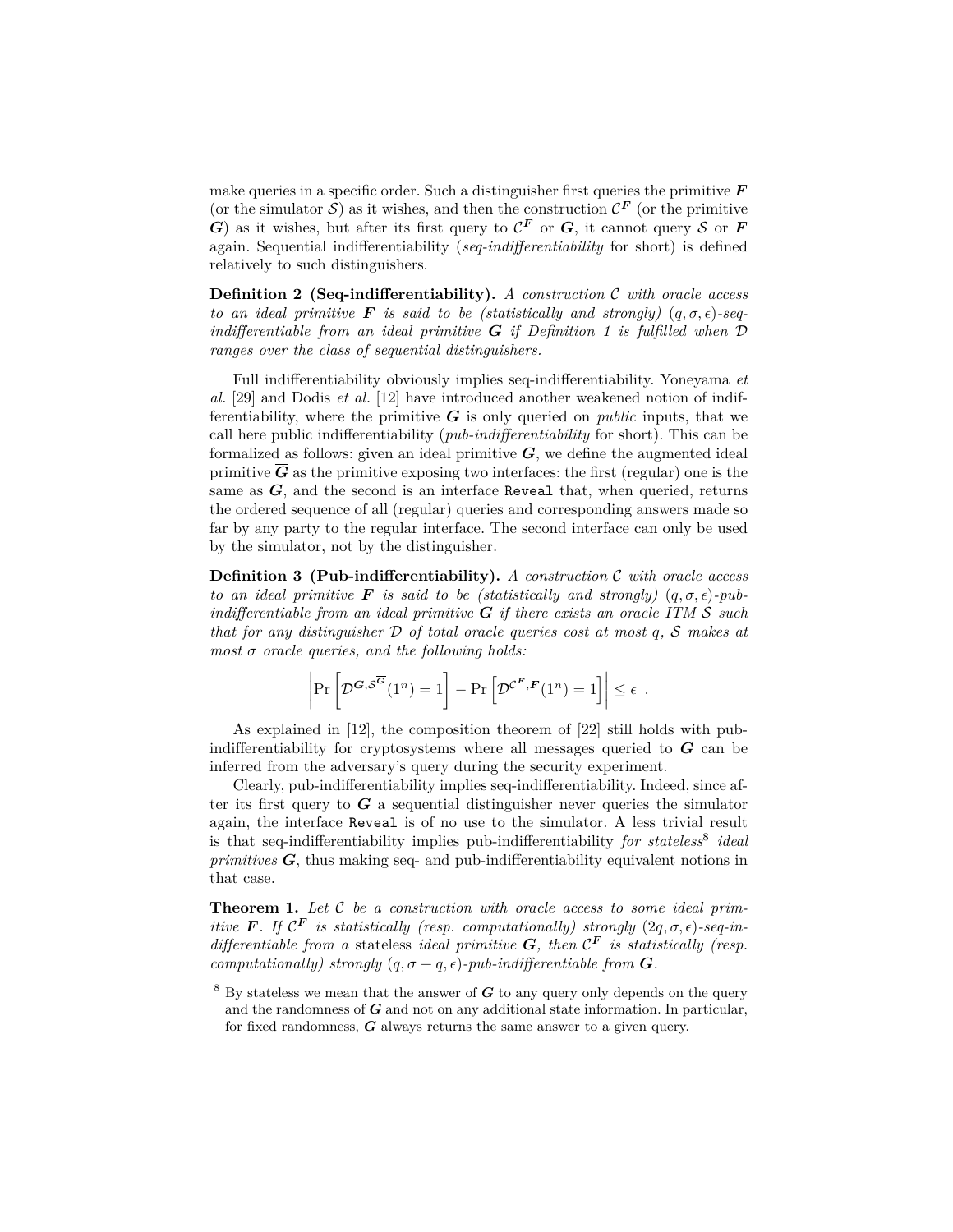*Proof.* See the full version of the paper [19].  $\Box$ 

Ristenpart<sup>9</sup> observed that the above theorem does not hold (at least in the computational setting) when *G* is stateful. This is explained in the full version of the paper [19]. A very simple example enables to separate full indifferentiability from seq/pub-indifferentiability, namely the Merkle-Damgård construction without strengthening using a random compression function: it was proven in [7] that it is not indifferentiable from a random oracle (a consequence of length-extension attacks), and in [12] that it is pub-indifferentiable from a random oracle.

# **3 Seq-Indifferentiability of the 6-Round Feistel Construction**

In this section we prove the main result of this paper which states that the Feistel construction with 6 rounds and random round functions is seq-indifferentiable from a random invertible permutation, and hence also pub-indifferentiable since a random invertible permutation is stateless. Before stating the result, we recall that in [9], it was shown that the Feistel construction with five rounds is not indifferentiable from a random invertible permutation. In fact, the distinguisher they described is sequential, which implies that the 5-round Feistel construction is not even seq-indifferentiable from a random invertible permutation. We recall this attack in the full version of the paper [19].

**Theorem 2.** *The Feistel construction with six rounds and random round functions is statistically and strongly*  $(q, \sigma, \epsilon)$ -seq-indifferentiable from a random in*vertible permutation, where:*

$$
\sigma(q)=q^2 \quad and \quad \epsilon(q)=\frac{8q^4}{2^n}+\frac{q^4}{2^{2n}}\enspace.
$$

The rest of this section is devoted to the proof of Theorem 2. We will consider a sequential distinguisher  $D$  that first issues at most  $q_f$  queries to the simulator (or the random functions  $\mathbf{F}_i$ ). These queries will be called F-queries. Then, it issues at most  $q_p$  queries to the random permutation  $P$  (or the Feistel construction  $\Psi_6^{\textbf{F}}$ ). These queries will be called *P*-queries. The total oracle queries cost is  $q_f + 6q_p$  (for each *P*-query, the Feistel construction makes 6 *F*-queries to compute the answer) and is assumed to be less than *q*.

We start by describing how the simulator  $\mathcal S$  works. It maintains an history of values for which each round function has been defined (either because this value has been queried by the distinguisher, or because the simulator has set this value internally). We will note  $F_i$ ,  $i \in [1..6]$  the history of the *i*-th round function, that is a set of pairs  $(U, V) \in \{0, 1\}^n \times \{0, 1\}^n$ , where *U* is an input to round function  $F_i$  and *V* is the corresponding image (which we denote  $F_i(U) = V$ ). We write  $U \in F_i$  to denote that the image of *U* by  $F_i$  is defined in the history. Initially round function values  $F_i(U)$  are undefined for all  $i \in [1..6]$  and all  $U \in \{0,1\}^n$ .

 $\overline{9}$  Personal communication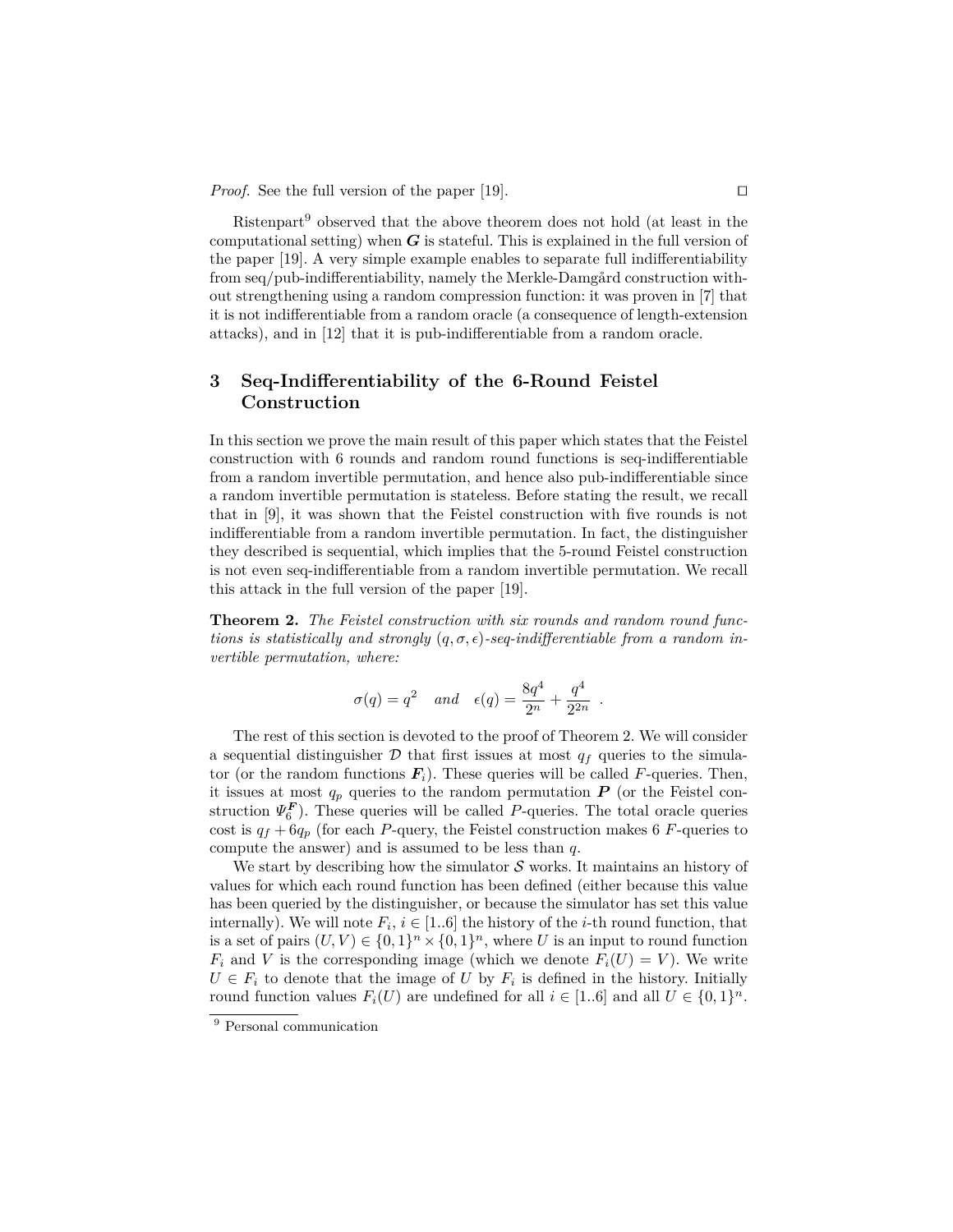The images are then modified during the execution of the simulator.  $F_i(U) \leftarrow V$ means that the image of *U* by  $F_i$  is set to *V* and  $F_i(U) \leftarrow \mathcal{R} \{0,1\}^n$  means that the image of *U* by  $F_i$  is set uniformly at random in  $\{0,1\}^n$ . If a round function value is already in the history and a new assignment occurs, the previous value is overwritten (alternatively, we could let the simulator abort in this case, as in [9], but as we will see this happens only with negligible probability so that the exact behavior of the simulator in such a case in unessential). We will note  $\mathcal{H} = (F_1, \ldots, F_6)$  the complete history of the six round functions.

When the simulator receives a  $F$ -query  $(i, U)$  (meaning that the distinguisher asks for the image of  $U$  through round function  $F_i$ , it calls an internal procedure  $Query(i, U)$ . This procedure checks whether the corresponding image is in the history of *F<sup>i</sup>* , in which case it returns this value and stops. Otherwise it sets the image uniformly at random. If  $i = 1, 2, 5$ , or 6, it does nothing more. If  $i = 3$  or 4, the simulator additionally completes all centers  $(Y, Z) \in F_3 \times F_4$  newly created so that the corresponding values of  $(L, R)$  and  $(S, T)$  obtained by evaluating the Feistel construction respectively backward and forward are consistent with the random permutation  $P$ , meaning that  $P(0,(L,R)) = (S,T)$ . This is done by calling two internal procedures CompleteForward (if  $i = 4$ ) or CompleteBackward (if  $i = 3$ ) which "adapts" two round function values  $(F_5(A)$  and  $F_6(S)$  for CompleteForward, and  $F_1(R)$  and  $F_2(X)$  for CompleteBackward) so that the Feistel matches with the random permutation. The pseudo-code for the three procedures is given below. Statements put in boxes in CompleteForward and CompleteBackward are replacements for a different system used in the indifferentiability proof and can be ignored for the moment.

There are two points to prove in order to obtain Theorem 2: that the simulator runs in polynomial time, and then that the probabilities that the distinguisher outputs 1 when interacting with  $(P, \mathcal{S}^P)$  and  $(\Psi_6^F, F)$  differ by a negligible quantity  $\epsilon$ . The following lemma shows that the simulator runs in time polynomial in the number of queries it receives.

**Lemma 1.** *When the simulator is asked at most q queries, then the size of histories for*  $F_3$  *and*  $F_4$  *is at most*  $q$ *, the size of histories for*  $F_1$ *,*  $F_2$ *,*  $F_5$  *and*  $F_6$ *is at most q* <sup>2</sup> + *q, the procedures* CompleteForward *and* CompleteBackward *are* called in total at most  $q^2$  times, and the simulator makes at most  $q^2$  queries to *the random permutation.*

*Proof.* Elements are added to the history of *F*<sup>3</sup> and *F*<sup>4</sup> only when a corresponding *F*-query is made to the simulator, so that the size of their history cannot be greater than *q*. For each pair  $(Y, Z) \in F_3 \times F_4$ , either CompleteForward(*Y, Z*) or CompleteBackward(*Y, Z*) is called, at most once, so that in total these procedures are called at most  $q^2$  times. Since the simulator makes one query to the random permutation per execution of CompleteForward and CompleteBackward this in turns implies that the total number of queries to  $P$  is at most  $q^2$ . Finally, elements are added to the history of  $F_1$ ,  $F_2$ ,  $F_5$  and  $F_6$  either when a query is made to the simulator, or during an execution of CompleteForward or CompleteBackward, so that the size of their history cannot be greater than  $q^2 + q$ .  $2^2 + q$ .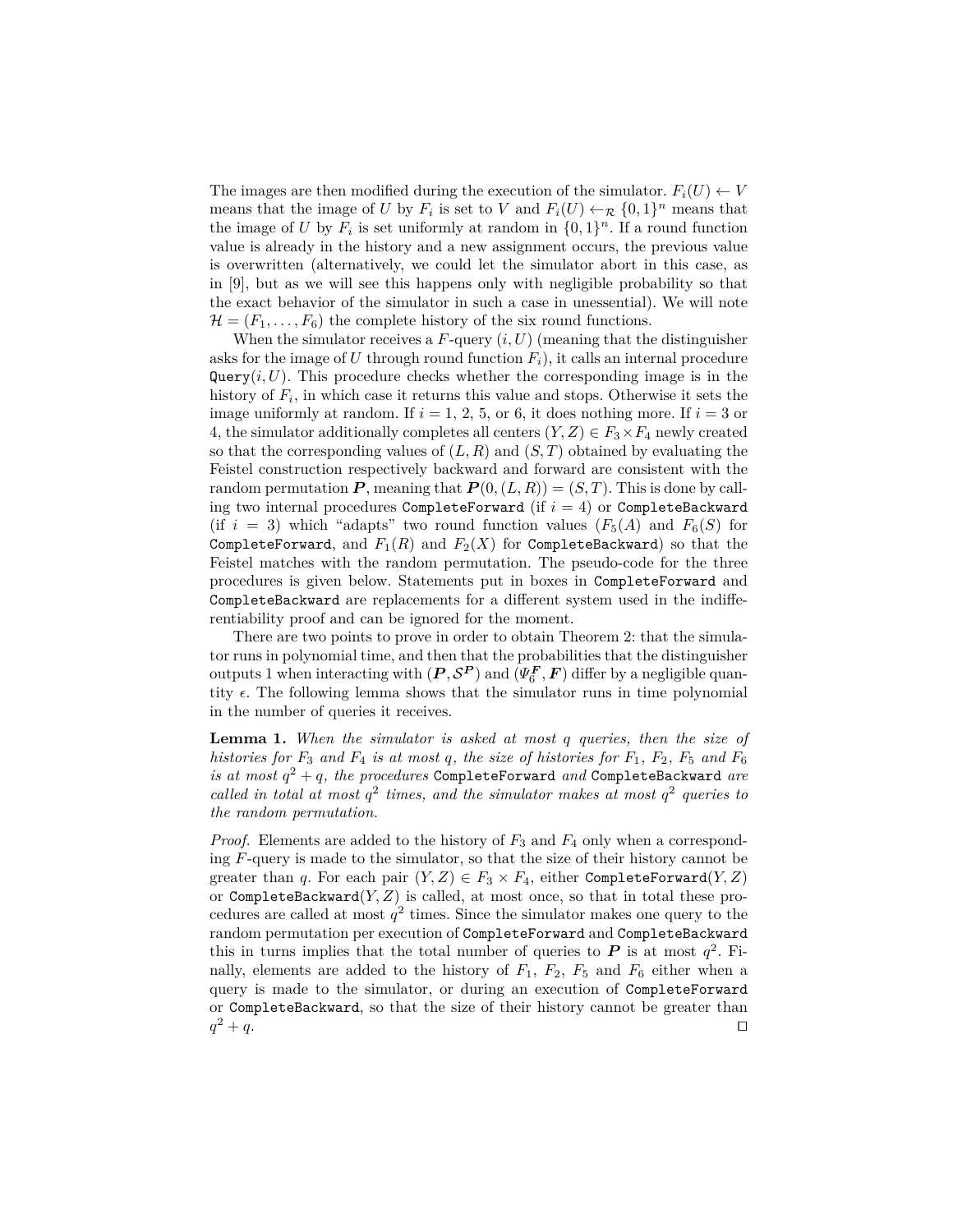1: **variable**: round function histories  $F_1, \ldots, F_6$ 

2: **procedure** Query(*i*,*U*) 3: **if**  $U \notin F_i$  then 4:  $F_i(U) \leftarrow_{\mathcal{R}} \{0,1\}^n$ 5: **if**  $i = 3$  **then** 6: **for all**  $Z \in F_4$  **do** 7: CompleteBackward(*U, Z*) 8: **if**  $i = 4$  **then** 9: **for all**  $Y \in F_3$  **do** 10: CompleteForward(*Y, U*) 11: **return**  $F_i(U)$ 12: **procedure** CompleteForward(*Y* ,*Z*) 13:  $X := Z \oplus F_3(Y)$ 14: Query(2*, X*) 15:  $R := Y \oplus F_2(X)$ 16: Query(1*, R*) 17:  $L := X \oplus F_1(R)$ 18:  $(S, T) := P(0, (L, R))$  $(S, T) := R(0, (L, R))$ 19:  $\overline{A} := Y \oplus F_4(Z)$ 20:  $F_5(A) \leftarrow Z \oplus S$ 21:  $F_6(S) \leftarrow A \oplus T$ 22: **procedure** CompleteBackward(*Y* ,*Z*) 23:  $A := Y \oplus F_4(Z)$ 24: Query(5*, A*) 25:  $S := Z \oplus F_5(A)$ 26: Query(6*, S*) 27:  $T := A \oplus F_6(S)$ 28:  $(L, R) := P(1, (S, T))$  $(L, R) := R(1, (S, T))$ 29:  $\overline{X} := Z \oplus F_3(Y)$ 30:  $F_2(X) \leftarrow R \oplus Y$ 31:  $F_1(R) \leftarrow L \oplus X$ 

In order to prove that the two systems  $\Sigma_1 = (\boldsymbol{P}, \mathcal{S}^{\boldsymbol{P}})$  and  $\Sigma_4 = (\Psi_6^{\boldsymbol{F}}, \boldsymbol{F})$  are indistinguishable, we will use two intermediate systems:  $\mathcal{L}_2 = (\Psi_6^{\mathbf{S}^{\mathbf{P}}}, \mathbf{S}^{\mathbf{P}})$  where the  $P\mbox{-}$  queries of<br>  $\mathcal D$  are answered by the Feistel construction asking round function values to the simulator, which itself interacts with  $P$ , and  $\Sigma_3 = (\Psi_6^{\mathbf{S}^R}, \mathbf{S}^R)$ where the random invertible permutation is replaced by a two-sided random function *R* (note the corresponding change in procedures CompleteForward and CompleteBackward indicated by a boxed statement). The four systems used in the proof are depicted in Figure 2.

The main part of the analysis is concerned with systems  $\Sigma_2$  and  $\Sigma_3$ . We will show that unless some bad event happens, the round function values set by the simulator in  $\Sigma_2$  are consistent with *P* (which will enable to bound the statistical distance between  $\Sigma_1$  and  $\Sigma_2$ ), and that in  $\Sigma_3$  they are uniformly random and independent (which will enable to bound the statistical distance between  $\Sigma_3$  and *Σ*<sub>4</sub>). In systems *Σ*<sub>2</sub> and *Σ*<sub>3</sub>, the simulator first receives at most  $q<sub>f</sub>$  queries from the distinguisher, and then at most  $6q<sub>p</sub>$  queries from the Feistel construction (6 for each *P*-query of the distinguisher). Hence the total number of queries received by the simulator is exactly the total oracle queries cost of  $\mathcal{D}$ , which is less than *q*. The statistical distance between answers of systems  $\Sigma_2$  and  $\Sigma_3$  is easily bounded.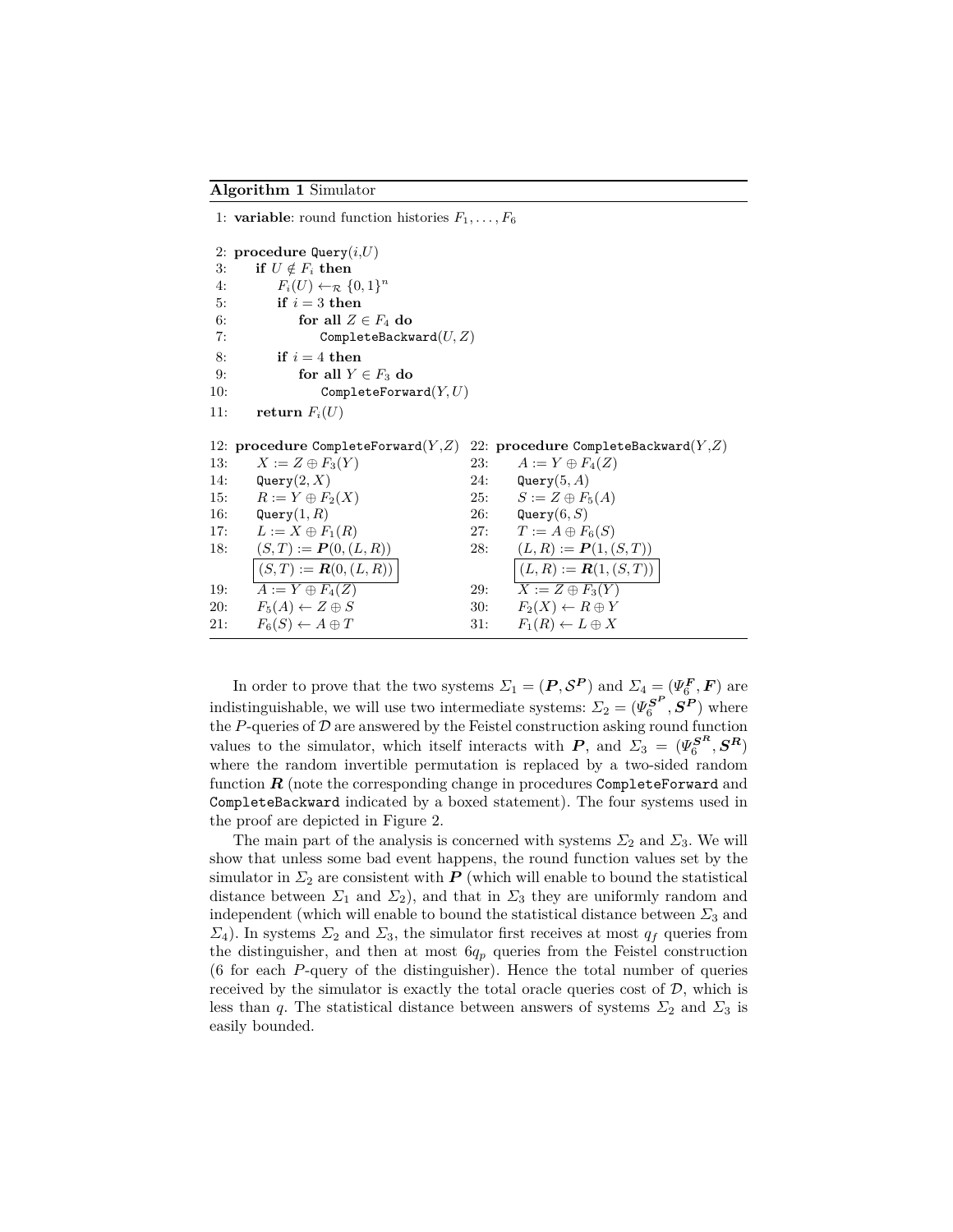

Fig. 2. Systems used in the seq-indifferentiability proof.

**Lemma 2.** *For any distinguisher of total oracle queries cost at most q, the following holds:*

$$
\left|\Pr\left[\mathcal{D}^{\Sigma_2}(1^n)=1\right]-\Pr\left[\mathcal{D}^{\Sigma_3}(1^n)=1\right]\right|\leq \frac{q^4}{2^{2n+1}}.
$$

*Proof.* Consider the union of  $\mathcal{D}, \Psi_6$ , and  $\mathcal S$  as a single distinguisher  $\mathcal D'$  interacting either with a random invertible permutation or a two-sided random function. Note that  $\mathcal{D}'$  makes at most  $q^2$  queries to its oracle (Lemma 1). One can conclude thanks to the PRF/PRP switching lemma [1].  $\square$ 

Before going further with the proof, we define formally what it means for an input  $x \in \{0,1\} \times \{0,1\}^n$  to the Feistel construction to be computable with respect to the history of the simulator.

**Definition 4 (Computable input).** *Given a simulator history* H *and an input*  $x \in \{0,1\} \times \{0,1\}^{2n}$ , the sequence  $\rho_{\mathcal{H}}(x) = (\rho_{\mathcal{H}}(x)[i])_{i \in [0..7]}$  *is defined as follows:* 

 $-$  *for a forward input*  $x = (0, (L, R)), \rho_H(x)[0] = L, \rho_H(x)[1] = R$ *, and for*  $i = 2$  *to* 7*:* 

$$
\begin{cases} \text{if } \rho_{\mathcal{H}}(x)[i-1] \in F_{i-1} \text{ then } \rho_{\mathcal{H}}(x)[i] = \rho_{\mathcal{H}}(x)[i-2] \oplus F_{i-1}(\rho_{\mathcal{H}}(x)[i-1])\\ \text{else } \rho_{\mathcal{H}}(x)[i] = \perp \end{cases}
$$

 $-$  *for a backward input*  $x = (1, (S, T))$ *,*  $\rho_{\mathcal{H}}(x)[7] = T$ *,*  $\rho_{\mathcal{H}}(x)[6] = S$ *, and for*  $i = 5$  *to* 0*:* 

$$
\begin{cases} \text{if } \rho_{\mathcal{H}}(x)[i+1] \in F_{i+1} \text{ then } \rho_{\mathcal{H}}(x)[i] = \rho_{\mathcal{H}}(x)[i+2] \oplus F_{i+1}(\rho_{\mathcal{H}}(x)[i+1])\\ \text{else } \rho_{\mathcal{H}}(x)[i] = \perp \end{cases}
$$

*An input x is said to be* computable with respect to H *iff*  $\rho_H(x)[i] \neq \perp$  *for all*  $i \in [0..7]$ *. In that case we note*  $\Psi_6^{\mathcal{H}}(x) = (\rho_{\mathcal{H}}(x)[6], \rho_{\mathcal{H}}(x)[7])$  *if x is a forward input and*  $\Psi_6^{\mathcal{H}}(x) = (\rho_{\mathcal{H}}(x)[0], \rho_{\mathcal{H}}(x)[1])$  *if x is a backward input.*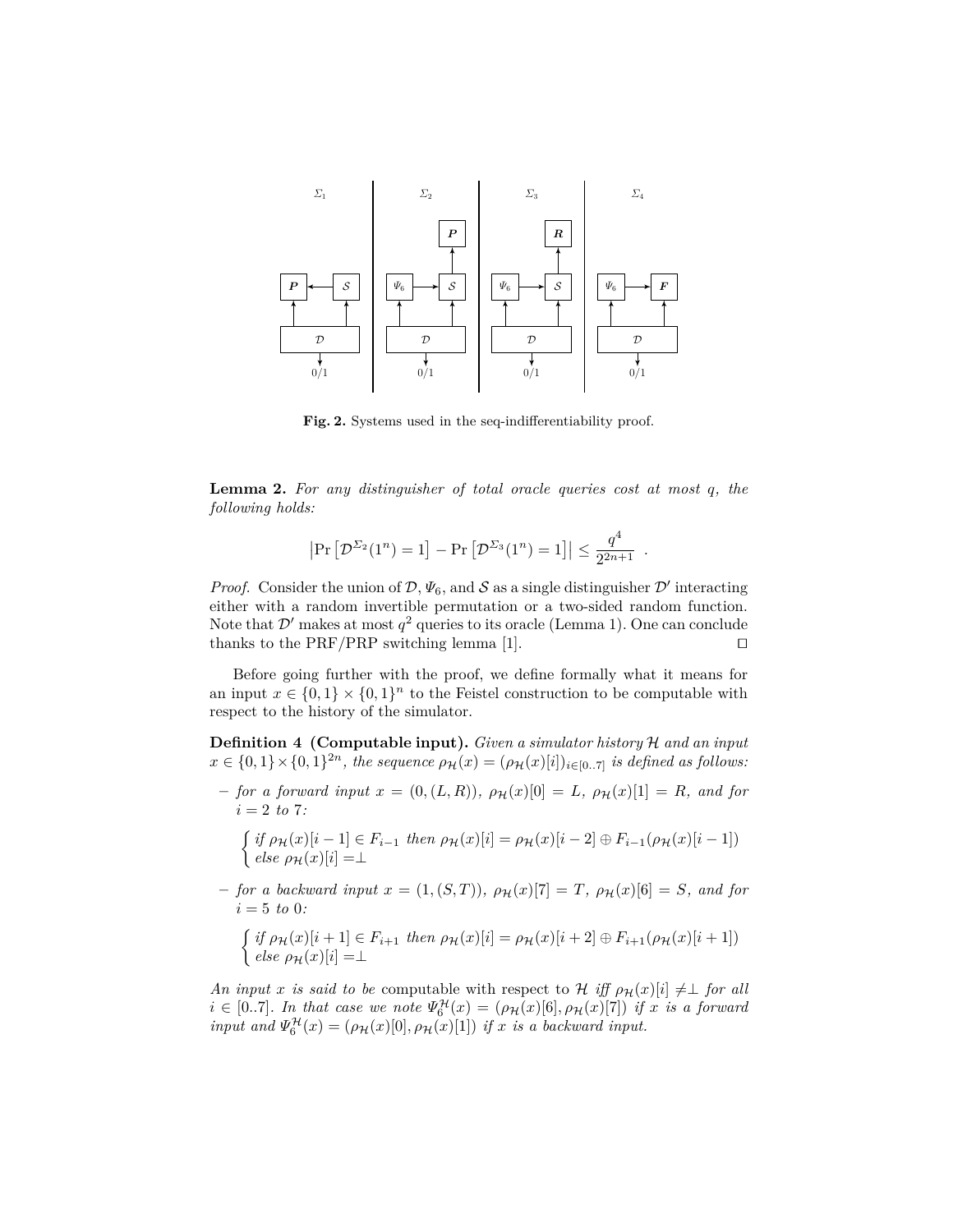For a computable input *x*, we will often use the notation (*L, R, X, Y, Z, A, S,*  $T$ ) =  $\rho_{\mathcal{H}}(x)$  as depicted on Figure 1.

We now define a bad event that may occur during the execution of the simulator (in  $\Sigma_2$  or  $\Sigma_3$ ) in relation with Lines 20, 21, 30, and 31 of the simulator. We will say that event Bad happens if in any execution of CompleteForward or CompleteBackward, the input value whose image is set at Lines 20, 21, 30 or 31 is already in the history of the corresponding round function. This implies that the simulator overwrites a value so that its answers may not be coherent with *P* or *R* any more.<sup>10</sup> Reciprocally, if Bad does not happen, then the simulator never overwrites any value in its history.

We start with the simple observation that if Bad does not happen, then during any execution of CompleteForward or CompleteBackward, the query to *P* or *R* made by the simulator is fresh.

**Lemma 3.** In system  $\Sigma_2$ , if Bad does not happen, then in any execution of CompleteForward *or* CompleteBackward *the query to P made by the simulator is not in the history of*  $P$ *. For*  $\Sigma_3$ *, the corresponding statement holds for*  $R$ *.* 

*Proof.* The reasoning is the same for  $\Sigma_2$  and  $\Sigma_3$ , we use  $\Sigma_2$  to fix ideas. Consider an execution of CompleteForward $(Y, Z)$ . Let  $x = (0, (L, R))$  be the query to P made by the simulator, and  $(S,T) = P(x)$ . If *x* is already in the history of *P*, it was necessarily added by a previous execution of CompleteForward( $Y', Z'$ ) or  $\texttt{CompleteBackward}(Y', Z')$  (note that the distinguisher does not make any query to *P* in  $\Sigma_2$  or to *R* in  $\Sigma_3$ ). But since Bad does not happen, round function values are never overwritten so that necessarily  $(Y', Z') = (Y, Z)$ . This is impossible since by construction the simulator makes at most one call to CompleteForward or CompleteBackward per center  $(Y, Z) \in F_3 \times F_4$ . □

We are now ready to bound the probability that Bad happens in  $\Sigma_2$  or  $\Sigma_3$ .

**Lemma 4.** *For any distinguisher of total oracle queries cost at most q, event* Bad *happens* with probability less than  $4q^4/2^n$  in  $\Sigma_3$  and less than  $4q^4/2^n$  +  $q^4/2^{2n+1}$  *in*  $\Sigma_2$ *.* 

*Proof.* See the full version of the paper [19].  $\Box$ 

The following lemma says that as long as **Bad** does not happen in  $\Sigma_2$ , the round function values set by the simulator are consistent with *P* .

**Lemma 5.** *If* Bad *does not happen in*  $\Sigma_2$ *, then for any input*  $x \in \{0,1\} \times \{0,1\}^{2n}$ *computable with respect to the final history of the simulator*  $H$ ,  $\Psi_6^H(x) = P(x)$ .

*Proof.* Consider an input  $x \in \{0,1\} \times \{0,1\}^{2n}$  computable with respect to the final history H of the simulator, and let  $(L, R, X, Y, Z, A, S, T) = \rho_H(x)$ . There was necessarily a call to CompleteForward(*Y, Z*) or CompleteBackward(*Y, Z*)

 $10$  In previous work on indifferentiability of the Feistel construction [9,27], in such a case the simulator aborted. It does not change much since, as we will prove, this happens only with negligible probability.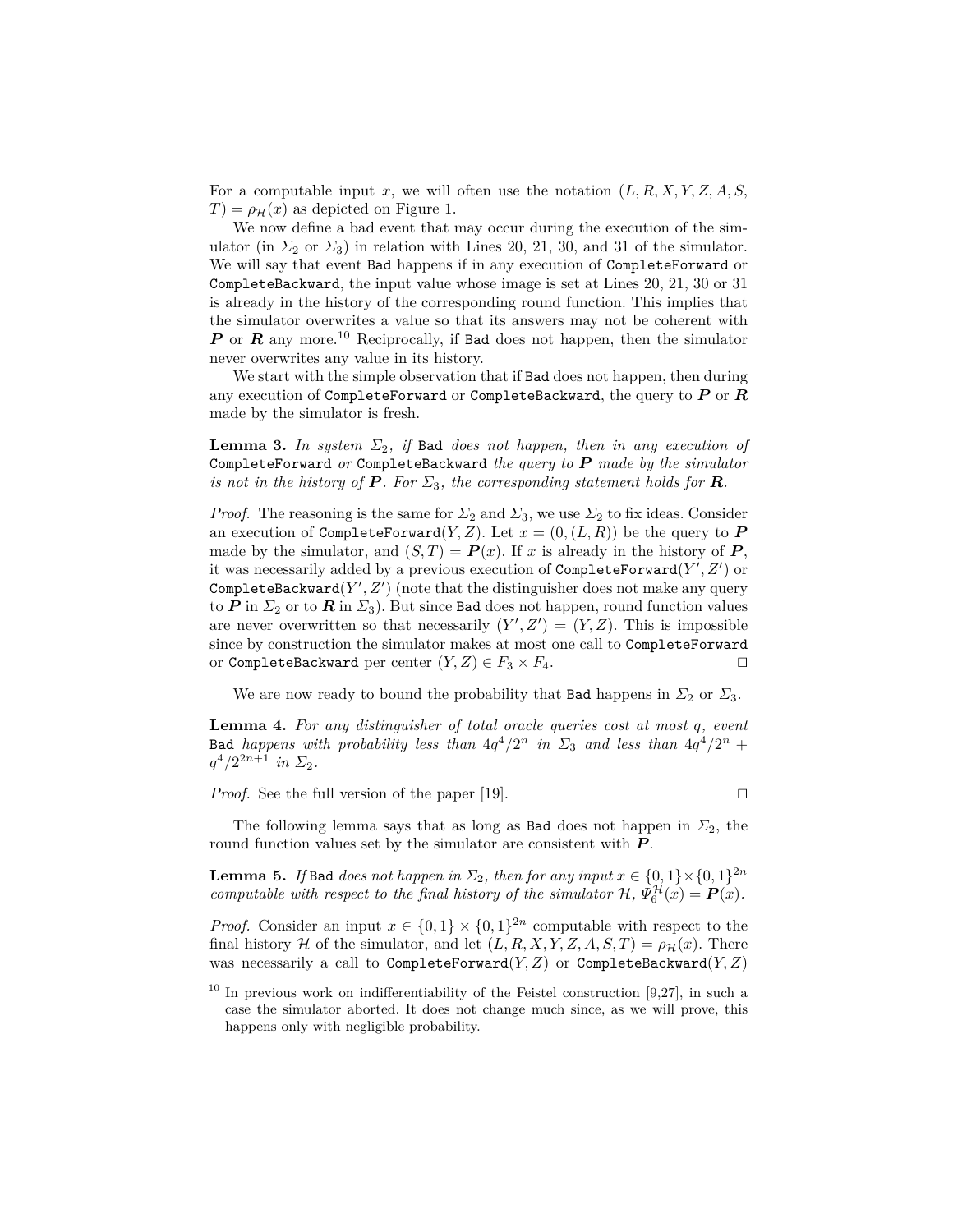during the execution of the simulator. With respect to the history  $\mathcal{H}'$  just after the completion of CompleteForward $(Y, Z)$  or CompleteBackward $(Y, Z)$ , it is clear that  $\Psi_6^{\mathcal{H}'}(x) = \mathbf{P}(x)$ . Since Bad does not happen the simulator never overwrites a value and the equality remains true until the end of the simulation, hence  $\Psi_6^{\mathcal{H}}(x) = \mathbf{P}(x)$ .

A direct consequence of this lemma is that as long as Bad does not happen in  $\Sigma_2$ , the answers of systems  $\Sigma_1$  and  $\Sigma_2$  are identically distributed.

**Lemma 6.** *For any distinguisher of total oracle queries cost at most q, the following holds:*

$$
|\Pr[\mathcal{D}^{\Sigma_1}(1^n) = 1] - \Pr[\mathcal{D}^{\Sigma_2}(1^n) = 1]| \le \frac{4q^4}{2^n} + \frac{q^4}{2^{2n+1}}.
$$

*Proof.* Clearly, answers to *F*-queries of the distinguisher are identically distributed in  $\Sigma_1$  and  $\Sigma_2$  since they are answered by  $S^P$  in both systems (may Bad occur or not).<sup>11</sup> Moreover, in  $\Sigma_2$  any *P*-query *x* asked by the distinguisher is computable with respect to the history of the simulator at the time it is answered by  $\Psi_6$ , and if Bad does not happen in  $\Sigma_2$ , then according to Lemma 5,  $\Psi_6^{\mathcal{H}}(x) = \mathbf{P}(x)$  so that answers to *P*-queries of the distinguisher are also identically distributed in both systems. The result follows from Lemma 4.  $\Box$ 

**Lemma 7.** *If* Bad *does not happen in system*  $\Sigma_3$ *, then the round function values set by the simulator are uniformly random and independent.*

*Proof.* Since this is clear for round function values set uniformly at random (independently of Bad occurring or not), we only have to examine values that are adapted at Lines 20, 21, 30, and 31 of the simulator. But according to Lemma 3, if Bad does not happen, the query to  $\bm{R}$  made by the distinguisher in any execution of CompleteForward or CompleteBackward is not in the history of  $\mathbf{R}$ , so that the answer  $(S, T)$  or  $(L, R)$  is uniformly random. Consequently, round function values set by  $F_5(A) \leftarrow Z \oplus S$  and  $F_6(S) \leftarrow A \oplus T$  in CompleteForward, or  $F_2(X) \leftarrow R \oplus Y$  and  $F_1(R) \leftarrow L \oplus X$  in CompleteBackward are uniformly random and independent of previous round function values set by the simulator. Since Bad does not happen round function values are not overwritten and the result follows.  $\Box$ 

This lemma finally enables to bound the statistical distance between the answers of  $\Sigma_3$  and  $\Sigma_4$ .

**Lemma 8.** *For any distinguisher of total oracle queries cost at most q, the following holds:*

$$
\left|\Pr\left[\mathcal{D}^{\Sigma_3}(1^n)=1\right]-\Pr\left[\mathcal{D}^{\Sigma_4}(1^n)=1\right]\right|\leq \frac{4q^4}{2^n}
$$

*.*

<sup>&</sup>lt;sup>11</sup> It is crucial here that the distinguisher is sequential, otherwise the simulation in  $\Sigma_2$ would be altered by the queries made by  $\Psi_6$ .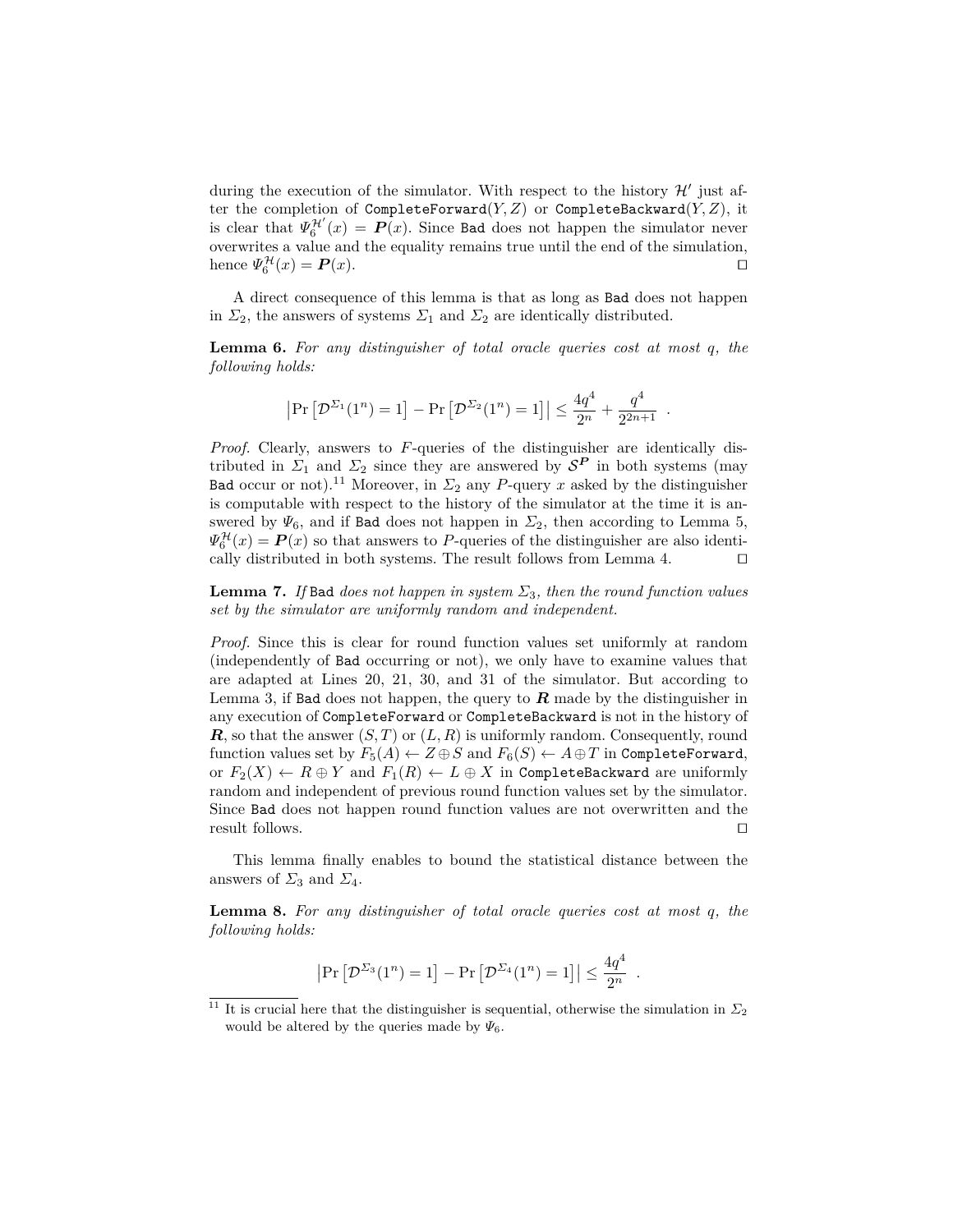*Proof.* If Bad does not occur in  $\Sigma_3$  then answers of  $S^R$  are distributed exactly as answers of *F* according to Lemma 7. Hence the statistical distance between answers of  $\Sigma_3$  and  $\Sigma_4$  is upper bounded by the probability that **Bad** happens in  $\Sigma_3$ , given by Lemma 4.

Theorem 2 is now a simple consequence of Lemmata 2, 6, and 8.

*Remark 1.* The strategy of using the intermediate system  $\Sigma_2$  is likely to be quite generic for seq-indifferentiability proofs (system  $\Sigma_3$ , on the contrary, is quite specific to the Feistel construction). We believe this could probably make proofs of pub-indifferentiability (*e.g.* [12, Section 7]) much easier, but leave this for future work.

*Remark 2.* Note that for general distinguishers (not necessarily sequential), the proof would go through exactly as above for Lemmata 2 and 8. The problematic step is clearly going from  $\Sigma_1$  to  $\Sigma_2$ . To see what could go wrong if the distinguisher can interleave queries to  $P$  and  $S$ , consider the following simple example. D first makes a P-query  $P(0,(L,R)) = (S,T)$ , and then makes the sequence of *F*-queries  $F_1(R)$ ,  $F_2(X)$ ,  $F_6(S)$ ,  $F_5(A)$ . In system  $\Sigma_1$ , the simulator returns uniformly answers to the four *F*-queries and will be unable to adapt  $F_3$  and  $F_4$ , whereas in  $\Sigma_2$  the initial *P*-query of the distinguisher will trigger six *F*-queries from  $\Psi_6$  which will lead the simulator to adapt the chain when query  $F_4(Y)$  occurs. Making progress towards proving full indifferentiability for six rounds clearly requires to find the right way to deal with these "external" chains without knowing the *P*-queries of the distinguisher.

# **4 Applications to Correlation Intractability**

Correlation intractability was introduced by Canetti *et al.* in their work on the limits of the random oracle methodology [4]. In the standard model, a function family is said to be correlation intractable if given the description of a random function *f* of the family, no PPT algorithm can find an input *x*, or more generally a sequence of inputs  $(x_1, \ldots, x_m)$ , such that  $((x_1, \ldots, x_m), (f(x_1), \ldots, f(x_m)))$ satisfies a relation that would be hard to satisfy for a uniformly random function.

There is no difficulty in extending the definition of correlation intractability to an idealized model: instead of passing the description of the function as input to the algorithm, it is granted access to the ideal primitive used by the construction C. This way one can define a correlation intractable construction (accessing an ideal primitive).

In all the following, we will consider relations over pairs of binary sequences (formally, a subset of  $\{0,1\}^* \times \{0,1\}^*$ ). We assume that the machine M returns sequences of strings in  $Dom_n$ , the domain of the ideal primitive  $G_n$  or the construction  $\mathcal{C}^{\mathbf{F}_n}$ .

**Definition 5** (Evasive relation). Let  $G = (G_n)$  be an ideal primitive asso*ciated to*  $\mathbb{G} = (\text{Dom}_n, \text{Rng}_n, \mathbb{G}_n)$ . A relation R over pairs of binary sequences is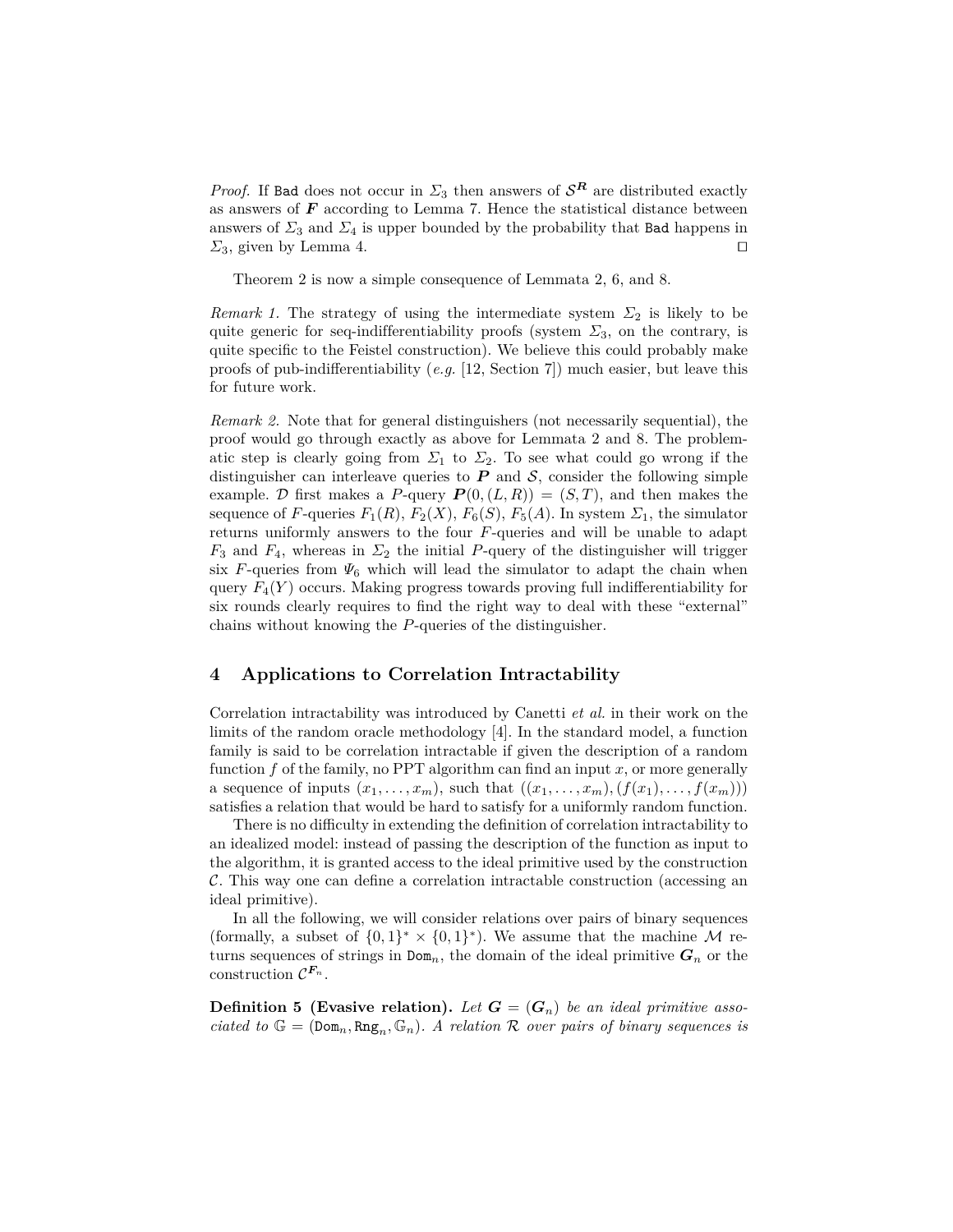*said to be evasive with respect to G if for any PPT oracle machine* M*, there is a negligible function*  $\epsilon$  *such that the following holds:* 

$$
\Pr\left[(x_1,\ldots,x_m)\leftarrow \mathcal{M}^{\mathbf{G}_n}(1^n) :\\ ((x_1,\ldots,x_m),(\mathbf{G}_n(x_1),\ldots,\mathbf{G}_n(x_m)))\in \mathcal{R}\right] \leq \epsilon(n) .
$$

**Definition 6 (Correlation intractable construction).** *Let* C *be a construction with oracle access to an ideal primitive*  $\mathbf{F} = (\mathbf{F}_n)$  *and implementing some primitive* G*.* C *<sup>F</sup> is said to be (multiple-output) correlation intractable if for any relation* R *over pairs of binary sequences evasive with respect to G, and any PPT* oracle machine M, there is a negligible function  $\epsilon$  such that:

$$
\Pr\left[(x_1,\ldots,x_m)\leftarrow \mathcal{M}^{\mathbf{F}_n}(1^n) : \\
((x_1,\ldots,x_m),(C^{\mathbf{F}_n}(x_1),\ldots,C^{\mathbf{F}_n}(x_m)))\in \mathcal{R}\right] \leq \epsilon(n) .
$$

Weak correlation intractability is defined similarly as above by quantifying only over all polynomial-time recognizable relations (*i.e.* relations  $R$  such that there exists a polynomial-time algorithm that, given  $((x_1, \ldots, x_m), (y_1, \ldots, y_m))$ , decides whether it belongs to  $\mathcal R$  or not).

**Theorem 3.** *Let* C *be a construction with oracle access to an ideal primitive*  $\mathbf{F} = (\mathbf{F}_n)$  and implementing some primitive  $\mathbb{G}$ . If  $\mathcal{C}^{\mathbf{F}}$  is statistically (resp. com*putationally)* seq-indifferentiable from the ideal primitive  $G$ , then  $\mathcal{C}^F$  is correla*tion intractable (resp. weakly correlation intractable).*

*Proof.* See the full version of the paper [19].

$$
\square
$$

A direct consequence of Theorems 2 and 3 is that the 6-round Feistel construction with random round functions is correlation intractable: no polynomial algorithm with oracle access to the round functions can find a sequence of inputs that together with their image by the Feistel satisfy a relation that would be hard to satisfy in the random invertible permutation model. Note that the sole *existence* of correlation intractable invertible permutations in the random oracle model was already implied by the result of Holenstein *et al.* [14] on the full indifferentiability of the 14-round Feistel construction (since full indifferentiability implies seq-indifferentiability and hence correlation intractability), but our results shows that six rounds are sufficient to achieve this property.

*Remark 3.* According to Theorem 3, sequential indifferentiability implies correlation intractability. However correlation intractability does not necessarily imply sequential indifferentiability. In the full version of the paper [19] we provide a simple counter-example separating the two notions.

**Implications for Chosen-Key and Known-Key Attacks on Block Ciphers.** Knudsen and Rijmen [16] have introduced so-called known-key attacks on block ciphers. We discuss the implications of our results regarding this attack model in the full version of the paper [19].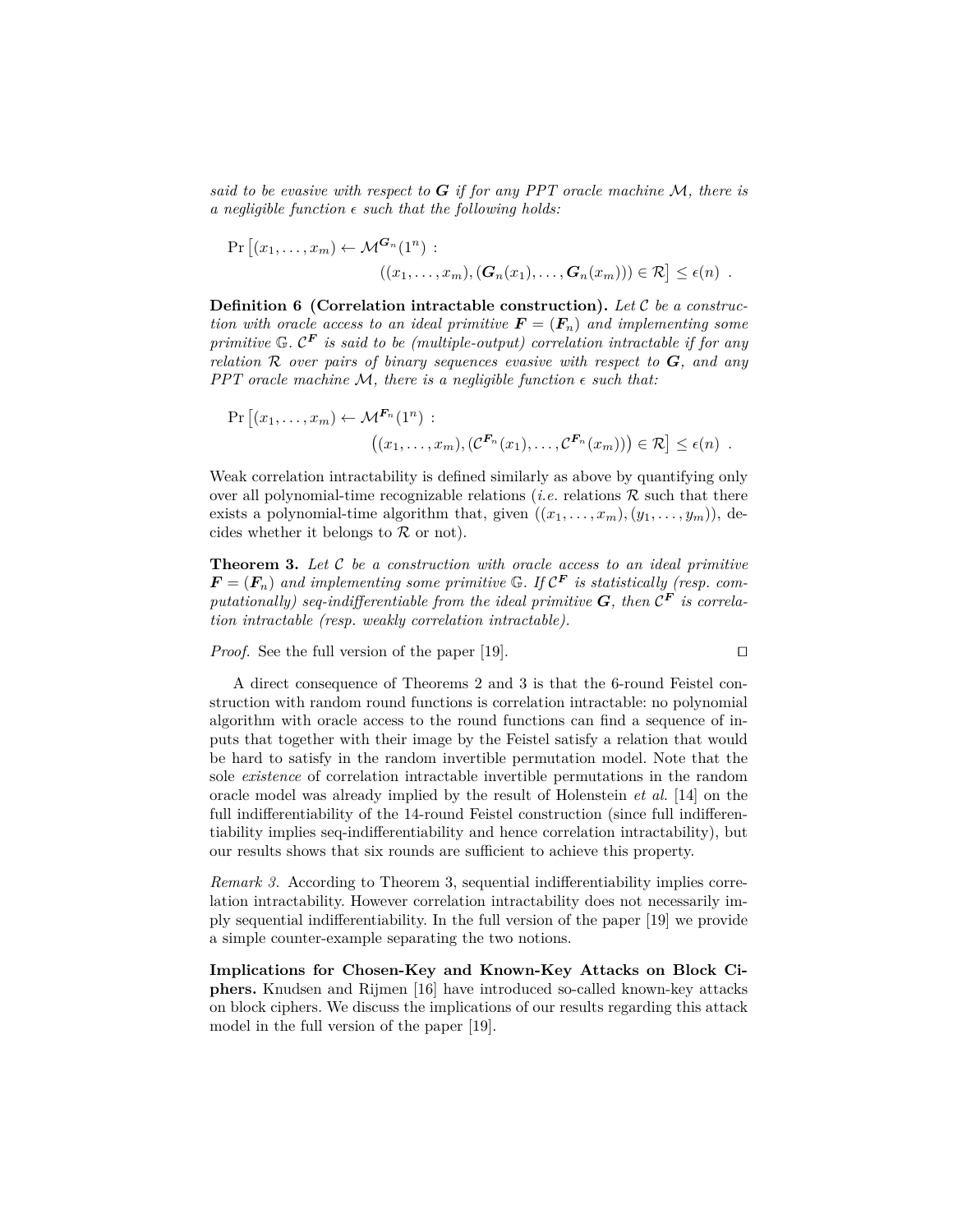# **References**

- 1. M. Bellare and T. Ristenpart. Multi-Property-Preserving Hash Domain Extension and the EMD Transform. In X. Lai and K. Chen, editors, *Advances in Cryptology - ASIACRYPT 2006*, volume 4284 of *Lecture Notes in Computer Science*, pages 299–314. Springer, 2006.
- 2. M. Bellare and P. Rogaway. Random Oracles are Practical: A Paradigm for Designing Efficient Protocols. In *ACM Conference on Computer and Communications Security*, pages 62–73, 1993.
- 3. M. Bellare and P. Rogaway. The Exact Security of Digital Signatures How to Sign with RSA and Rabin. In U. M. Maurer, editor, *Advances in Cryptology - EUROCRYPT '96*, volume 1070 of *Lecture Notes in Computer Science*, pages 399–416. Springer, 1996.
- 4. R. Canetti, O. Goldreich, and S. Halevi. The Random Oracle Methodology, Revisited (Preliminary Version). In *Symposium on Theory of Computing - STOC '98*, pages 209–218. ACM, 1998. Full version available at http://arxiv.org/abs/cs.CR/0010019.
- 5. B. Chevallier-Mames, D. H. Phan, and D. Pointcheval. Optimal Asymmetric Encryption and Signature Paddings. In J. Ioannidis, A. D. Keromytis, and M. Yung, editors, *Applied Cryptography and Network Security - ACNS 2005*, volume 3531 of *Lecture Notes in Computer Science*, pages 254–268. Springer, 2005.
- 6. J.-S. Coron. Optimal Security Proofs for PSS and Other Signature Schemes. In L. R. Knudsen, editor, *Advances in Cryptology - EUROCRYPT 2002*, volume 2332 of *Lecture Notes in Computer Science*, pages 272–287. Springer, 2002.
- 7. J.-S. Coron, Y. Dodis, C. Malinaud, and P. Puniya. Merkle-Damgård Revisited: How to Construct a Hash Function. In V. Shoup, editor, *Advances in Cryptology - CRYPTO 2005*, volume 3621 of *Lecture Notes in Computer Science*, pages 430–448. Springer, 2005.
- 8. J.-S. Coron, Y. Dodis, A. Mandal, and Y. Seurin. A Domain Extender for the Ideal Cipher. In D. Micciancio, editor, *Theory of Cryptography Conference - TCC 2010*, volume 5978 of *Lecture Notes in Computer Science*, pages 273–289. Springer, 2010.
- 9. J.-S. Coron, J. Patarin, and Y. Seurin. The Random Oracle Model and the Ideal Cipher Model Are Equivalent. In D. Wagner, editor, *Advances in Cryptology - CRYPTO 2008*, volume 5157 of *Lecture Notes in Computer Science*, pages 1–20. Springer, 2008.
- 10. Y. Dodis and P. Puniya. On the Relation Between the Ideal Cipher and the Random Oracle Models. In S. Halevi and T. Rabin, editors, *Theory of Cryptography Conference - TCC 2006*, volume 3876 of *Lecture Notes in Computer Science*, pages 184–206. Springer, 2006.
- 11. Y. Dodis and P. Puniya. Feistel Networks Made Public, and Applications. In M. Naor, editor, *Advances in Cryptology - EUROCRYPT 2007*, volume 4515 of *Lecture Notes in Computer Science*, pages 534–554. Springer, 2007.
- 12. Y. Dodis, T. Ristenpart, and T. Shrimpton. Salvaging Merkle-Damgård for Practical Applications. In A. Joux, editor, *Advances in Cryptology - EUROCRYPT 2009*, volume 5479 of *Lecture Notes in Computer Science*, pages 371–388. Springer, 2009.
- 13. L. Granboulan. Short Signatures in the Random Oracle Model. In Y. Zheng, editor, *Advances in Cryptology - ASIACRYPT 2002*, volume 2501 of *Lecture Notes in Computer Science*, pages 364–378. Springer, 2002.